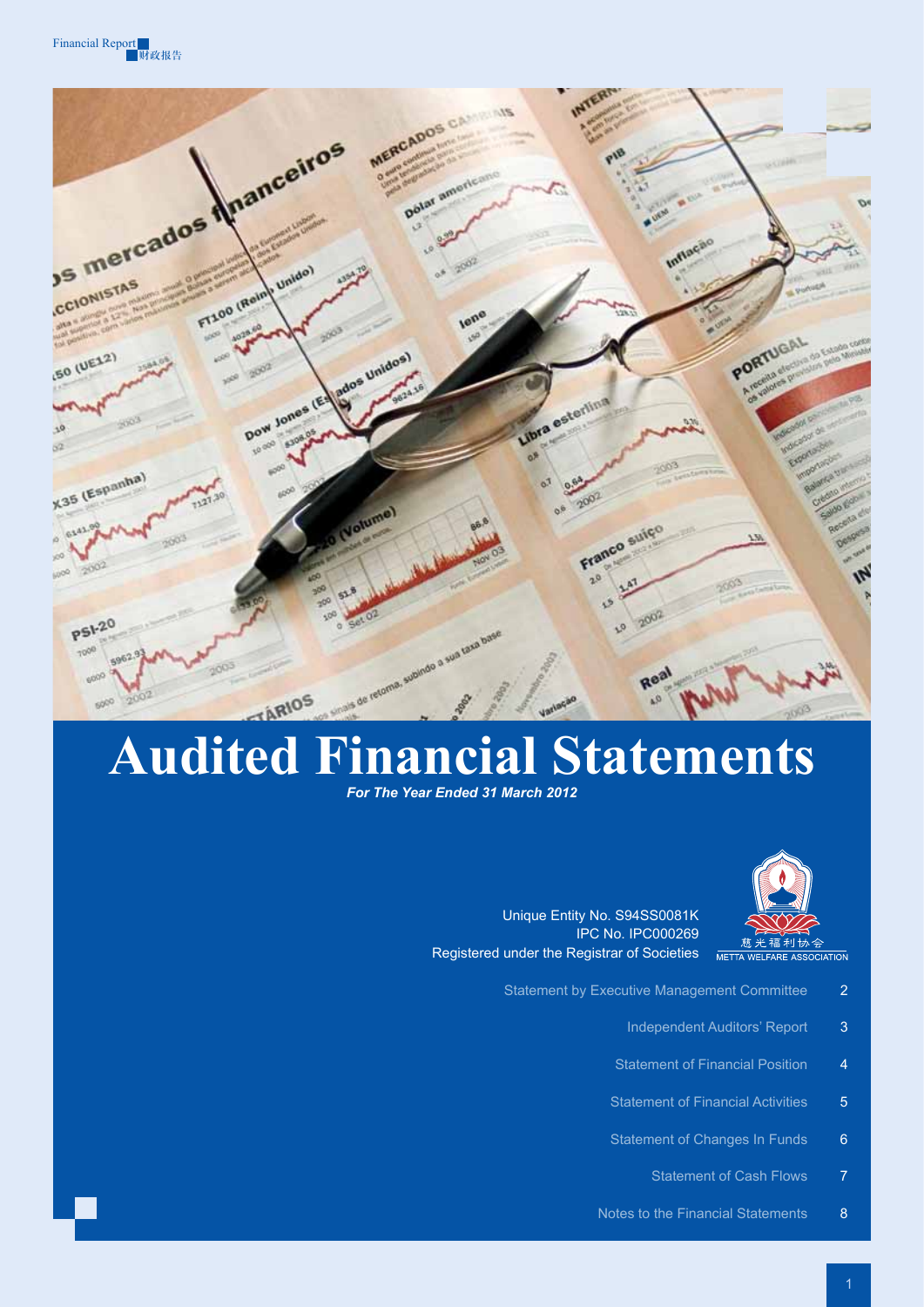# **Statement by Executive Management Committee**

In the opinion of the Executive Management Committee,

- a) the financial statements as set out on pages 4 to 25 are drawn up so as to give a true and fair view of the state of affairs of the Association at 31 March 2012, and of the results of the financial activities, changes in funds and cash flows of the Association for the financial year then ended; and
- b) at the date of this statement, there are reasonable grounds to believe that the Association will be able to pay its debts as and when they fall due.

The Executive Management Committee, comprising the following, authorised the issue of these financial statements on 21 July 2012.

Lai Meng Wah @ Shi Fa Zhao President Tan Ming Yong Vice President Tan Yen Kee Honorary Secretary Khua Kian Kheng, Ivan Assistant Honorary Secretary Tay Khin Sian, Anthony **Honorary Treasurer** Yeong Wai Chee, Raymond **Assistant Honorary Treasurer** Tan Helen Committee Member Lim Yew Si Committee Member Neo Siow Hong Committee Member Ngiam Kee Yuan Committee Member Poh Yong Meng, Stephen Committee Member Tan Wui Khiang Committee Member Tsang Siu For, Thomas Committee Member Woo Khai San, Victor Committee Member

On behalf of the Executive Management Committee,

Lai Meng Wah @ Shi Fa Zhao Tay Khin Sian, Anthony President **Honorary Treasurer** 

Singapore, 21 July 2012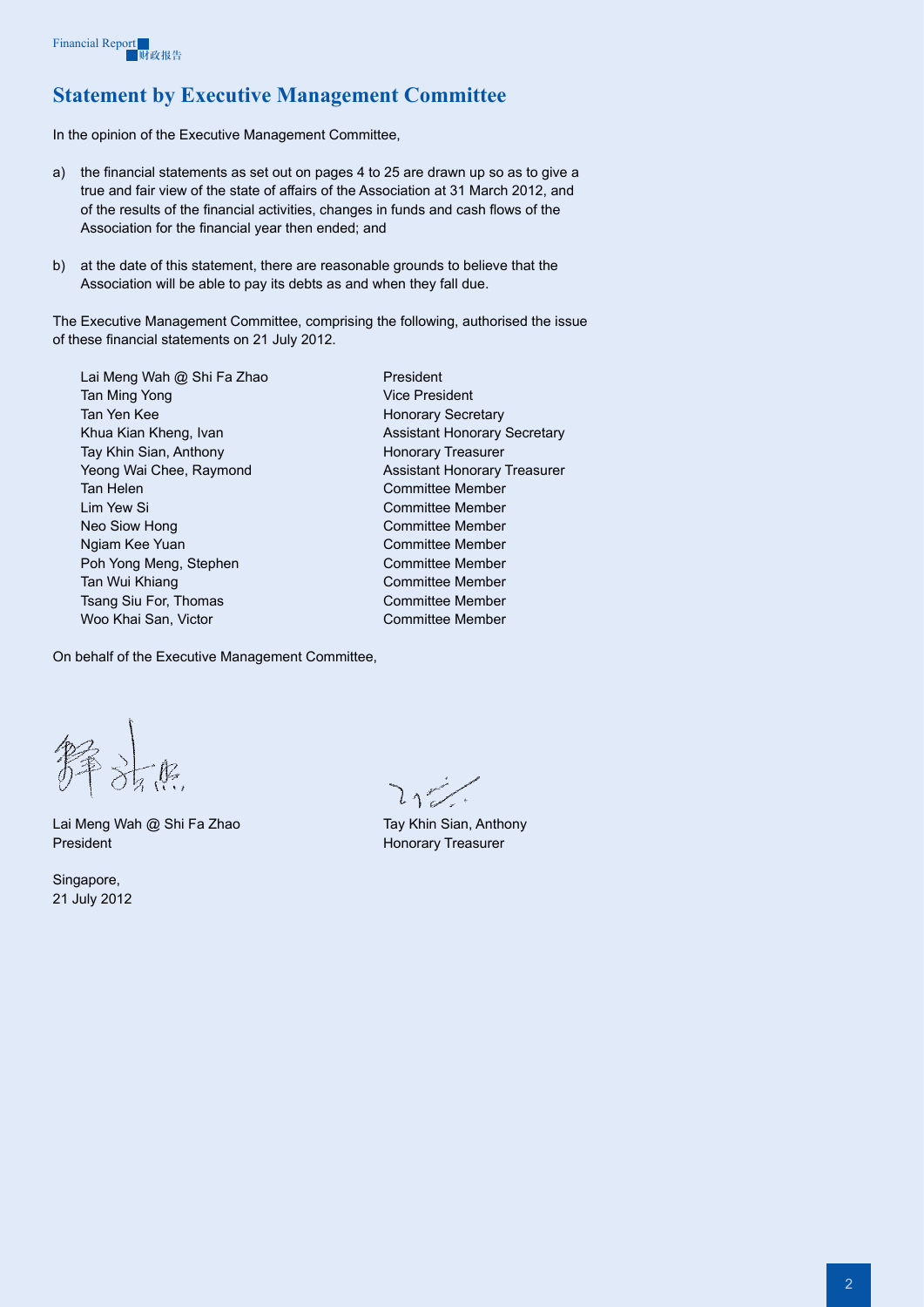# **Independent Auditors' Report to the Members of Metta Welfare Association**

We have audited the accompanying financial statements of **Metta Welfare Association** (the "Association") set out on pages 4 to 25, which comprise the statement of financial position as at 31 March 2012, the statement of financial activities, the statement of changes in funds and the statement of cash flows for the financial year then ended, and a summary of significant accounting policies and other explanatory information.

#### *Management's Responsibility for the Financial Statements*

Management is responsible for the preparation of financial statements that give a true and fair view in accordance with the provisions of the Societies Act (Chapter 311), Charities Act (Chapter 37) and Singapore Financial Reporting Standards, and for devising and maintaining a system of internal accounting controls sufficient to provide a reasonable assurance that assets are safeguarded against loss from unauthorised use or disposition, that transactions are properly authorised and that they are recorded as necessary to permit the preparation of true and fair statement of financial activities and statement of financial position and to maintain accountability of assets.

#### *Auditors' Responsibility*

Our responsibility is to express an opinion on these financial statements based on our audit. We conducted our audit in accordance with Singapore Standards on Auditing. Those Standards require that we comply with ethical requirements and plan and perform the audit to obtain reasonable assurance about whether the financial statements are free from material misstatement.

An audit involves performing procedures to obtain audit evidence about the amounts and disclosures in the financial statements. The procedures selected depend on the auditors' judgement, including the assessment of the risks of material misstatement of the financial statements, whether due to fraud or error. In making those risk assessments, the auditor considers internal controls relevant to the entity's preparation of financial statements that give a true and fair view in order to design audit procedures that are appropriate in the circumstances, but not for the purpose of expressing an opinion on the effectiveness of the entity's internal controls. An audit also includes evaluating the appropriateness of accounting policies used and the reasonableness of accounting estimates made by management, as well as evaluating the overall presentation of the financial statements.

We believe that the audit evidence we have obtained is sufficient and appropriate to provide a basis for our audit opinion.

#### *Opinion*

In our opinion, the financial statements of the Association are properly drawn up in accordance with the provisions of the Societies Act (Chapter 311), Charities Act (Chapter 37) and Singapore Financial Reporting Standards so as to give a true and fair view of the state of affairs of the Association as at 31 March 2012, and the results, changes in funds and cash flows of the Association for the financial year ended on that date.

#### *Report on Other Legal and Regulatory Requirements*

In our opinion, the accounting and other records required by the regulations enacted under the Singapore Companies Act (Chapter 50) and Charities Act (Chapter 37) to be kept by the Association have been properly kept in accordance with those regulations.

During the course of our audit, nothing has come to our attention that the 30% cap mentioned in Regulation 15(1) of the Charities Act, Cap. 37 (Institutions of a Public Character) Regulations 2007 and as amended by Charities (Institutions of a Public Character) (Amendments) Regulations 2008 has been exceeded.

During the course of our audit, nothing has come to our attention that donation moneys are used for disbursements other than those in accordance with the objectives of the Association.

Fish  $\mathcal{L}\mathcal{L}$ 

**Fiducia LLP** Certified Public Accountants

Singapore, 21 July 2011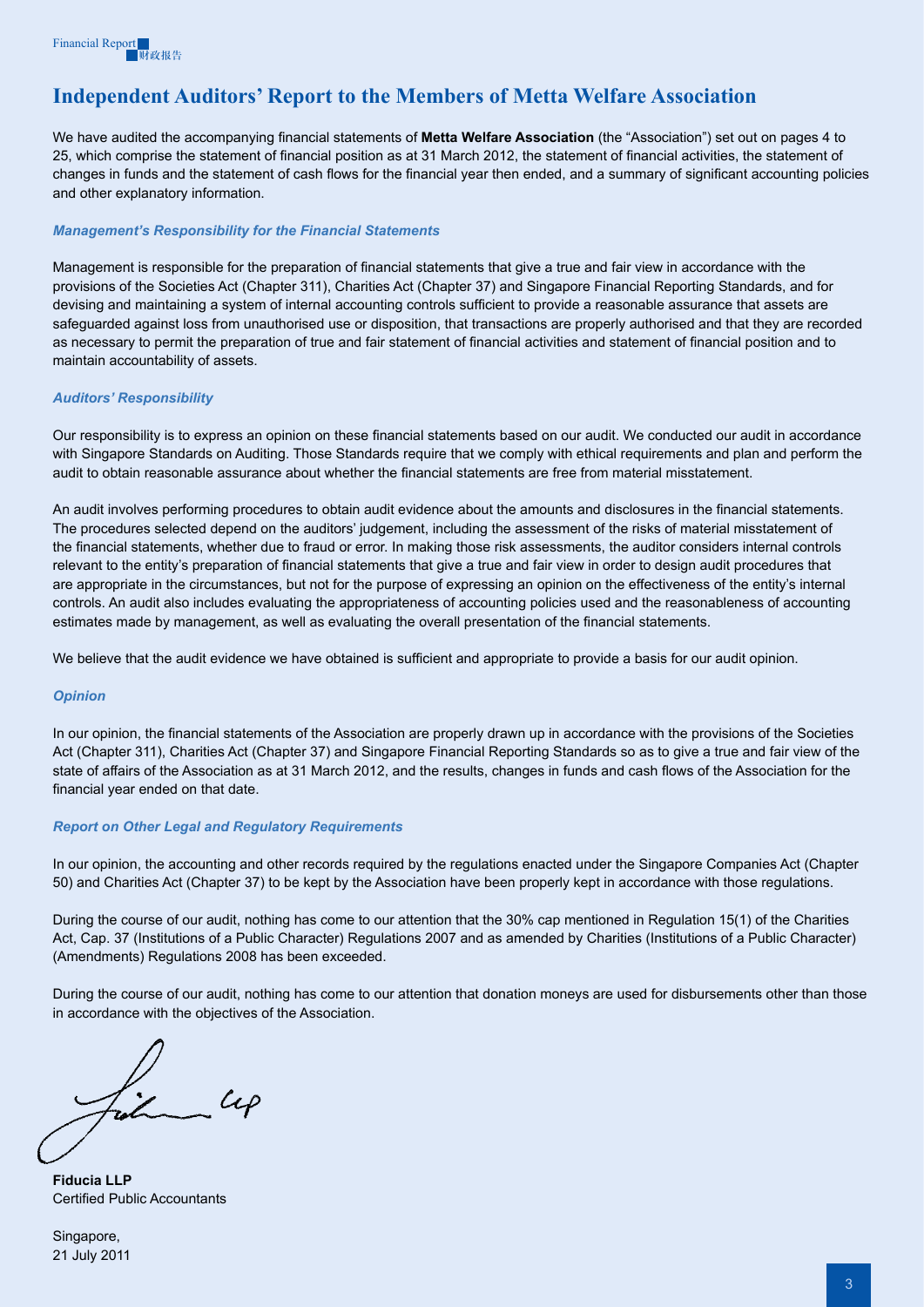

# **Statement of Financial Position**

*As at 31 March 2012*

|                                |                 | 2011          | 2010       |
|--------------------------------|-----------------|---------------|------------|
|                                | <b>Note</b>     | $\mathsf{\$}$ | $\sqrt{3}$ |
|                                |                 |               |            |
| <b>ASSETS</b>                  |                 |               |            |
| <b>Current assets</b>          |                 |               |            |
| Cash and cash equivalents      | 4               | 6,478,119     | 5,599,138  |
| Trade and other receivables    | 5               | 752,335       | 580,472    |
| Inventories                    |                 | 6,299         | 20,305     |
| Long-term fixed deposits       | $6\phantom{1}6$ | 0             | 180,000    |
| Held-to-maturity investments   | $\overline{7}$  | 0             | 200,000    |
|                                |                 | 7,236,753     | 6,579,915  |
| <b>Non-current assets</b>      |                 |               |            |
| Long-term fixed deposits       | $6\phantom{1}6$ | 1,000,000     | 0          |
| Property, plant and equipment  | 8               | 14,377,862    | 14,774,410 |
|                                |                 | 15,377,862    | 14,774,410 |
| <b>Total assets</b>            |                 | 22,614,615    | 21,354,325 |
|                                |                 |               |            |
| <b>LIABILITIES</b>             |                 |               |            |
| <b>Current liabilities</b>     |                 |               |            |
| Trade and other payables       | 9               | 1,371,316     | 968,290    |
| Deferred capital grants        | 10              | 597,655       | 463,198    |
|                                |                 | 1,968,971     | 1,431,488  |
| <b>Non-current liabilities</b> |                 |               |            |
| Deferred capital grants        | 10              | 13,349,618    | 13,766,482 |
| <b>Total liabilities</b>       |                 | 15,318,589    | 15,197,970 |
| <b>NET ASSETS</b>              |                 | 7,296,026     | 6,156,355  |
| <b>FUNDS</b>                   |                 |               |            |
| Unrestricted:                  |                 |               |            |
| - General fund                 |                 | 3,391,271     | 2,570,508  |
| - Investment fund              | 11              | 1,378,001     | 1,149,153  |
| - Project account reserve      | 11              | 1,187,647     | 1,187,647  |
| - Sinking fund                 | 11              | 231,771       | 268,271    |
| - Designated fund              | 11              | 382,829       | 324,768    |
|                                |                 | 6,571,519     | 5,500,347  |
| Restricted:                    |                 |               |            |
| - Building fund                | 11              | 372,500       | 304,948    |
| - Education trust fund         | 11              | 352,007       | 351,060    |
|                                |                 | 724,507       | 656,008    |
|                                |                 |               |            |
| <b>Total funds</b>             |                 | 7,296,026     | 6,156,355  |

*The accompanying notes form an integral part of these financial statements.*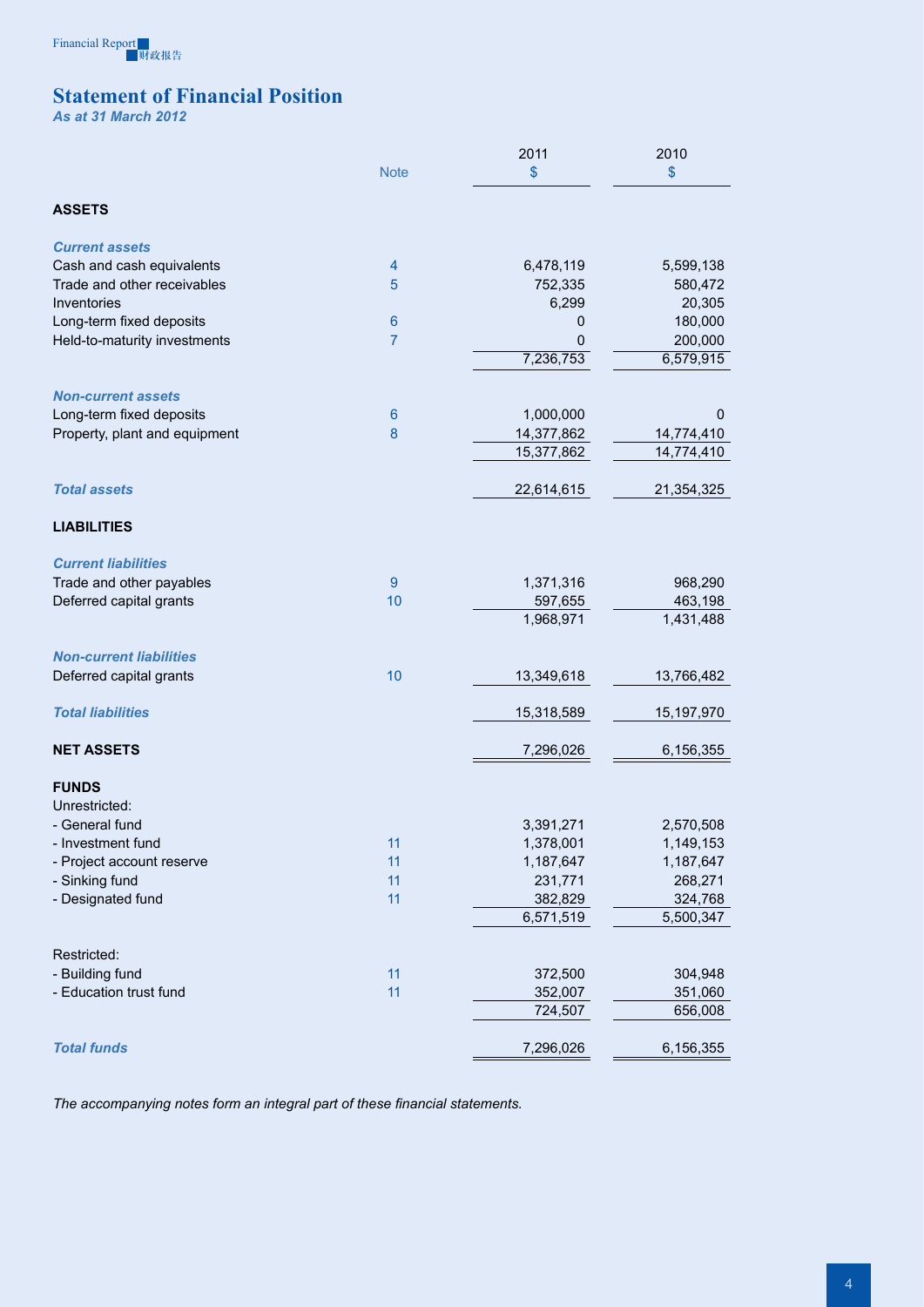

# **Statement of Financial Activities**

*For the financial year ended 31 March 2012* 

|                                               |             |                        |              |                     |                         |                               | <b>Unrestricted Fund</b> |              |                        |               |                |                     |                 |                   |               |
|-----------------------------------------------|-------------|------------------------|--------------|---------------------|-------------------------|-------------------------------|--------------------------|--------------|------------------------|---------------|----------------|---------------------|-----------------|-------------------|---------------|
|                                               |             | <b>Designated Fund</b> |              |                     |                         |                               |                          |              | <b>Restricted Fund</b> |               |                |                     |                 |                   |               |
|                                               |             | General                | Investment   | Project             | Sinking                 | Alumni                        | Client                   | Equipment    |                        | Medicine      | Metta School   | Student             | <b>Building</b> | Education         |               |
|                                               |             |                        | Fund         | <b>Account Fund</b> | Fund                    | <b>Welfare Fund</b>           | <b>Welfare Fund</b>      | Fund         | <b>HIV Fund</b>        | Fund          | Reserve        | <b>Welfare Fund</b> | Fund            | <b>Trust Fund</b> | Total         |
| 2012                                          | <b>Note</b> | $\mathcal{S}$          |              |                     | $\sqrt[6]{\frac{1}{2}}$ | \$                            |                          | $\mathbb{S}$ | $\mathbf{\$}$          | $\sqrt[6]{3}$ | $\mathcal{S}$  | \$                  | $\sqrt{2}$      | $\mathcal{S}$     | $\mathcal{S}$ |
| <b>INCOMING RESOURCES</b>                     |             |                        |              |                     |                         |                               |                          |              |                        |               |                |                     |                 |                   |               |
| Incoming resources from generating funds      |             |                        |              |                     |                         |                               |                          |              |                        |               |                |                     |                 |                   |               |
| - Activities for generating funds             | 12          | 966,754                | $\mathbf 0$  |                     |                         | $\mathbf 0$<br>$\overline{0}$ | -0                       | $\Omega$     | 0                      | $\mathbf{0}$  | $\mathbf{0}$   | $\mathbf 0$         | 0               | $\mathbf{0}$      | 966,754       |
| - Voluntary income                            | 12          | 7,663,617              |              |                     |                         | $\mathbf 0$<br>122,298        | 5,113                    |              | $\Omega$               | 1,722         | 99             | 29,072              | $\Omega$        | 947               | 7,822,868     |
| Incoming resources from charitable activities | 12          | 2,407,115              |              |                     |                         | $\mathbf 0$<br>0              | -0                       |              |                        |               | $\mathbf 0$    |                     | $\mathbf 0$     | $\mathbf 0$       | 2,407,115     |
| Other incoming resources                      | 12          | 156,774                | $\Omega$     | $\Omega$            |                         | $\mathbf 0$<br>$\Omega$       | $\Omega$                 |              | $\Omega$               |               | $\overline{0}$ | $\Omega$            | $\mathbf{0}$    | $\Omega$          | 156,774       |
| <b>Total incoming resources</b>               |             | 11,194,260             | $\Omega$     | $\mathbf{0}$        |                         | 122,298<br>$\mathbf 0$        | 5,113                    | $\mathbf{0}$ | $\mathbf 0$            | 1,722         | 99             | 29,072              | $\mathbf 0$     | 947               | 11,353,511    |
| <b>RESOURCES EXPENDED</b>                     |             |                        |              |                     |                         |                               |                          |              |                        |               |                |                     |                 |                   |               |
| Cost of generating funds                      | 13          | 723,474                | $\mathbf 0$  | $\mathbf 0$         |                         | 85,840<br>$\mathbf 0$         | 1,051                    | 4,623        | $\mathbf{0}$           | $\mathbf{0}$  | $\mathbf 0$    | 8,729               | 371             | $\mathbf 0$       | 824,088       |
| Cost of charitable activities                 | 13          | 9,257,395              | $\mathbf 0$  |                     |                         | $\mathbf 0$<br>0              | $\mathbf 0$              |              | $\Omega$               | $\mathbf 0$   | $\mathbf{0}$   | 0                   |                 | $\mathbf 0$       | 9,257,395     |
| Governance and other administrative costs     | 13          | 127,787                | $\Omega$     | $\Omega$            |                         | $\mathbf 0$<br>$\mathbf 0$    | $\overline{0}$           |              | $\Omega$               | $\Omega$      | $\Omega$       | $\mathbf{0}$        | $\Omega$        | $\mathbf{0}$      | 127,787       |
| <b>Total resources expended</b>               |             | 10,108,656             | $\mathbf{0}$ | $\Omega$            |                         | $\mathbf 0$<br>85,840         | 1,051                    | 4,623        | $\mathbf 0$            | $\mathbf{0}$  | $\mathbf 0$    | 8,729               | 371             | $\mathbf{0}$      | 10,209,270    |
| <b>NET INCOMING (EXPENDED) RESOURCES</b>      |             | 1,085,604              | $\mathbf{0}$ | $\mathbf{0}$        |                         | 36,458<br>$\mathbf 0$         | 4,062                    | (4,623)      | 0                      | 1,722         | 99             | 20,343              | (371)           | 947               | 1,144,241     |
| 2011                                          |             |                        |              |                     |                         |                               |                          |              |                        |               |                |                     |                 |                   |               |
| <b>INCOMING RESOURCES</b>                     |             |                        |              |                     |                         |                               |                          |              |                        |               |                |                     |                 |                   |               |
| Incoming resources from generating funds      |             |                        |              |                     |                         |                               |                          |              |                        |               |                |                     |                 |                   |               |
| - Activities for generating funds             | 12          | 1,198,099              | $\mathbf 0$  |                     |                         | $\mathbf 0$<br>$\mathbf 0$    | $\mathbf 0$              | $\Omega$     | $\Omega$               | $\mathbf{0}$  | -0             | $\mathbf 0$         | $\mathbf{0}$    | $\mathbf 0$       | 1,198,099     |
| - Voluntary income                            | 12          | 5,923,302              | $\Omega$     |                     |                         | $\mathbf 0$<br>34,000         | 6,230                    | 12,122       | $\Omega$               | 418           | (211)          | 50,035              | 436,301         |                   | 6,462,197     |
| Incoming resources from charitable activities | 12          | 1,954,282              |              |                     |                         | $\mathbf 0$<br>$\mathbf 0$    | $\mathbf 0$              |              |                        |               | -0             | $\mathbf 0$         |                 | $\Omega$          | 1,954,282     |
| Other incoming resources                      | 12          | 110,104                | $\Omega$     |                     |                         | $\mathbf 0$<br>$\Omega$       | $\Omega$                 |              | $\Omega$               | $\Omega$      | $\Omega$       | $\Omega$            | $\Omega$        | $\mathbf{0}$      | 110,104       |
| <b>Total incoming resources</b>               |             | 9,185,787              | $\Omega$     | $\Omega$            |                         | 34,000<br>$\Omega$            | 6,230                    | 12,122       | $\Omega$               | 418           | (211)          | 50,035              | 436,301         | $\Omega$          | 9,724,682     |
| <b>RESOURCES EXPENDED</b>                     |             |                        |              |                     |                         |                               |                          |              |                        |               |                |                     |                 |                   |               |
| Cost of generating funds                      | 13          | 443,816                | $\mathbf 0$  | 0                   |                         | 40,765<br>$\mathbf 0$         | 8,930                    |              | $\mathbf{0}$           | 150           | -0             | 70,432              | 485,472         | $\Omega$          | 1,049,565     |
| Cost of charitable activities                 | 13          | 7,821,546              | $\Omega$     |                     |                         | $\mathbf 0$<br>0              | -0                       |              | $\Omega$               | $\mathbf 0$   | -0             | $\mathbf 0$         |                 | $\mathbf 0$       | 7,821,546     |
| Governance and other administrative costs     | 13          | 138,171                | $\Omega$     | $\mathbf{0}$        |                         | $\mathbf{0}$<br>$\mathbf 0$   | $\mathbf{0}$             | $\Omega$     | $\Omega$               | $\mathbf{0}$  | $\mathbf{0}$   | $\mathbf{0}$        | $\mathbf 0$     | $\mathbf{0}$      | 138,171       |
| <b>Total resources expended</b>               |             | 8,403,533              | $\mathbf{0}$ | $\Omega$            |                         | 40,765<br>$\overline{0}$      | 8,930                    | $\Omega$     | $\mathbf 0$            | 150           | $\mathbf{0}$   | 70,432              | 485,472         | $\mathbf 0$       | 9,009,282     |
| <b>NET INCOMING (EXPENDED) RESOURCES</b>      |             | 782,254                | $\mathbf{0}$ | 0                   |                         | (6, 765)<br>$\mathbf{0}$      | (2,700)                  | 12,122       | $\mathbf{0}$           | 268           | (211)          | (20, 397)           | (49, 171)       | $\mathbf 0$       | 715,400       |
|                                               |             |                        |              |                     |                         |                               |                          |              |                        |               |                |                     |                 |                   |               |

*The accompanying notes form an integral part of these financial statements.*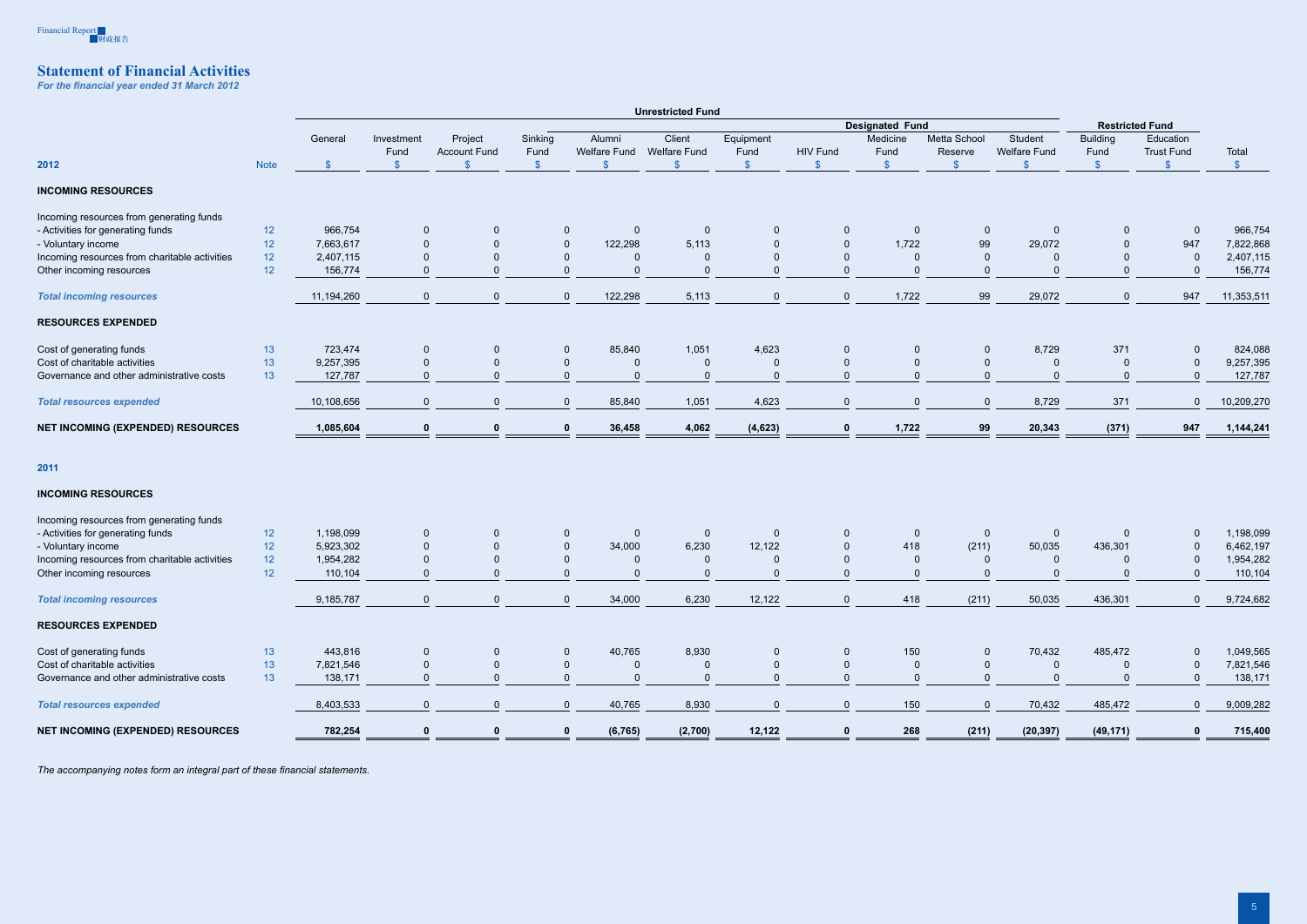

# **Statement of Changes In Funds**

*For the financial year ended 31 March 2012* 

|                                              | <b>Unrestricted Fund</b> |           |                    |            |                        |                   |           |              |          |                 |                        |                     |                       |                 |                    |                     |            |
|----------------------------------------------|--------------------------|-----------|--------------------|------------|------------------------|-------------------|-----------|--------------|----------|-----------------|------------------------|---------------------|-----------------------|-----------------|--------------------|---------------------|------------|
|                                              |                          |           |                    |            | <b>Designated Fund</b> |                   |           |              |          |                 | <b>Restricted Fund</b> |                     |                       |                 |                    |                     |            |
|                                              | General                  | Investmen | Project<br>Account | Sinking    | Alumni<br>Welfare      | Client<br>Welfare | Equipment | <b>HIV</b>   | Medicine | Metta<br>School | Student<br>Welfare     | Total<br>Designated | Total<br>Unrestricted | <b>Building</b> | Education<br>Trust | Total<br>Restricted | Total      |
|                                              | Fund                     | Fund      | Fund               | Fund       | Fund                   | Fund              | Fund      | Fund         | Fund     | Reserve         | Fund                   | Fund                | Fund                  | Fund            | Fund               | Fund                | Funds      |
| 2012                                         |                          |           |                    |            |                        |                   |           |              |          |                 |                        |                     |                       |                 |                    |                     |            |
| <b>Balance as at 1 April</b>                 | 2,570,508                | 1,149,153 | 1,187,647          | 268,271    | 34,000                 | 8,905             | 20,976    | 13,000       | 4,554    | 121,884         | 121,449                | 324,768             | 5,500,347             | 304,948         | 351,060            | 656,008             | 6,156,355  |
| Net incoming (expended) resources            | 1,085,604                |           |                    |            | 36,458                 | 4,062             | (4,623)   | 0            | 1,722    | 99              | 20,343                 | 58,061              | 1,143,665             | (371)           | 947                | 576                 | 1,144,241  |
| Transfers                                    | (264, 841)               | 228,848   |                    | 35,622     |                        |                   |           | 0            |          |                 | $\Omega$               | $\Omega$            | (371)                 | 371             |                    | 371                 |            |
| Capitalisation of major renovation (Note 10) |                          |           |                    | (72, 122)  |                        |                   |           | $\Omega$     |          |                 |                        |                     | (72, 122)             | 67,552          |                    | 67,552              | (4, 570)   |
| <b>Balance as at 31 March</b>                | 3,391,271                | 1,378,001 | 1,187,647          | 231,771    | 70,458                 | 12,967            | 16,353    | 13,000       | 6,276    | 121,983         | 141,792                | 382,829             | 6,571,519             | 372,500         | 352,007            | 724,507             | 7,296,026  |
| 2011                                         |                          |           |                    |            |                        |                   |           |              |          |                 |                        |                     |                       |                 |                    |                     |            |
| <b>Balance as at 1 April</b>                 | 2,040,604                | ,006,033  | 1,187,647          | 336,166    | 0                      | 11,605            | 8,854     | 13,000       | 4,286    | 122,095         | 141,846                | 301,686             | 4,872,136             | 354,119         | 351,060            | 705,179             | 5,577,315  |
| Net incoming (expended) resources            | 782,254                  |           |                    |            | (6, 765)               | (2,700)           | 12,122    | 0            | 268      | (211)           | (20, 397)              | (17, 683)           | 764,571               | (49, 171)       |                    | (49, 171)           | 715,400    |
| <b>Transfers</b>                             | (252, 350)               | 143,120   |                    | 68,465     | 40,765                 |                   | 0         | $\mathbf{0}$ |          |                 | $\Omega$               | 40,765              |                       |                 |                    |                     |            |
| Capitalisation of major renovation (Note 10) |                          |           |                    | (136, 360) |                        |                   | $\Omega$  | $\mathbf{0}$ |          |                 |                        |                     | (136, 360)            |                 |                    |                     | (136, 360) |
| <b>Balance as at 31 March</b>                | 2,570,508                | 1,149,153 | 1,187,647          | 268,271    | 34,000                 | 8,905             | 20,976    | 13,000       | 4,554    | 121,884         | 121,449                | 324,768             | 5,500,347             | 304,948         | 351,060            | 656,008             | 6,156,355  |

*The accompanying notes form an integral part of these financial statements.*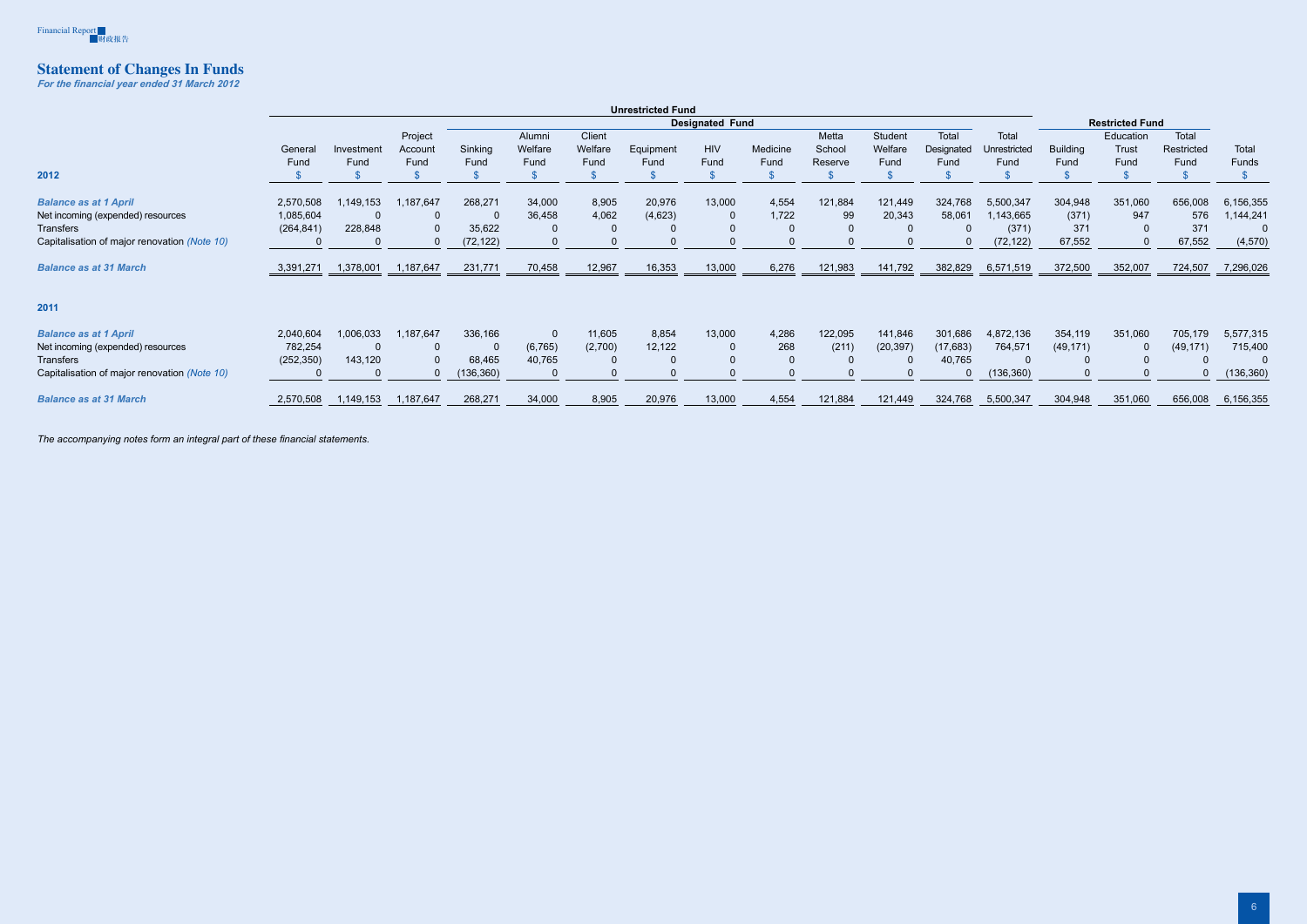# Financial Report<br>图财政报告

# **Statement of Cash Flows**

*For the financial year ended 31 March 2012*

|                                                                   |                | 2012        | 2011       |
|-------------------------------------------------------------------|----------------|-------------|------------|
|                                                                   | <b>Note</b>    | \$          | \$         |
| <b>Cash flows from operating activities</b>                       |                |             |            |
| Net incoming resources                                            |                | 1,144,241   | 715,400    |
| Adjustments for:                                                  |                |             |            |
| - Amortisation of deferred capital grant                          | 10             | (603, 801)  | (400, 016) |
| - Depreciation                                                    | 8              | 755,136     | 518,405    |
| - Interest income                                                 | 12             | (12, 185)   | (15, 282)  |
| - Loss on disposal of property, plant and equipment               |                | 1,257       | 517        |
| - Property, plant and equipment expensed                          | 8              | 15,797      | 0          |
| Operating cash flow before working capital changes                |                | 1,300,445   | 819,024    |
| Changes in operating assets and liabilities:                      |                |             |            |
| - Trade and other receivables                                     |                | (171, 863)  | (77, 179)  |
| - Inventories                                                     |                | 14,006      | (10, 503)  |
| - Trade and other payables                                        |                | 403,026     | (214, 290) |
| Cash generated from operations                                    |                | 1,545,614   | 517,052    |
| Interest received                                                 |                | 4,175       | 7,063      |
| <b>Interest receivedNet cash provided by operating activities</b> |                | 1,549,789   | 524,115    |
| <b>Cash flows from investing activities</b>                       |                |             |            |
| Interest received                                                 |                | 8,010       | 8,219      |
| Placement of investment                                           |                | (1,000,000) | 0          |
| Proceeds from disposal of property, plant and equipment           |                | 900         | $\Omega$   |
| Proceeds from termination of investment                           |                | 380,000     | 250,000    |
| Purchases of property, plant and equipment                        | 8              | (376, 542)  | (877, 784) |
| <b>Net cash provided by operating activities</b>                  |                | (987, 632)  | (619, 565) |
| <b>Cash flows from financing activities</b>                       |                |             |            |
| Grants received                                                   | 10             | 316,824     | 764,908    |
| Net increase in cash and cash equivalents                         |                | 878,981     | 669,458    |
| Cash and cash equivalents at beginning of financial year          |                | 5,599,138   | 4,929,680  |
| Cash and cash equivalents at end of financial year                |                | 6,478,119   | 5,599,138  |
| <b>Cash and cash equivalents comprise:</b>                        |                |             |            |
| Cash on hand                                                      | 4              | 9,800       | 9,800      |
| Cash in banks                                                     | 4              | 4,143,674   | 3,786,045  |
| <b>Fixed deposits</b>                                             | $\overline{4}$ | 2,324,645   | 1,803,293  |
|                                                                   |                | 6,478,119   | 5,599,138  |

*The accompanying notes form an integral part of the financial statements.*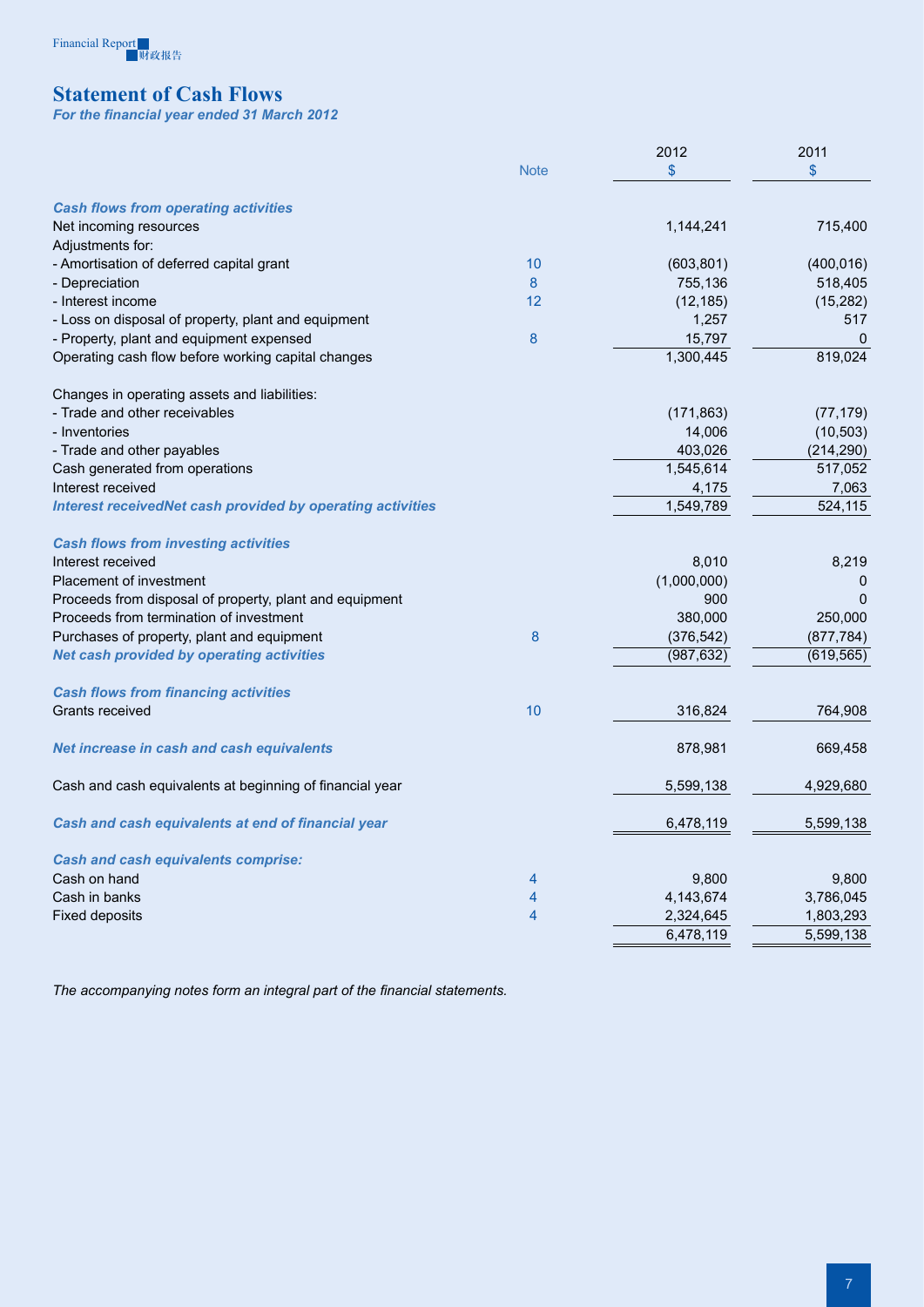

# **Notes to the Financial Statements**

*For the financial year ended 31 March 2012* 

These notes form an integral part of and should be read in conjunction with the accompanying financial statements.

#### **1 GENERAL INFORMATION**

Metta Welfare Association ("the Association") operates in the Republic of Singapore. The registered office and principal place of operation of the Association is located at Block 32, Simei Street 1, Metta Building, Singapore 529950.

The Association is dedicated to the active promotion of humanitarian causes. The Association's objectives are to provide special education, welfare services, community and medical care to the intellectually disabled, elderly and terminally ill in the community, regardless of race and religion.

The Association is registered as a charity organisation under Charities Act, Chapter 37 on 9 March 1995 and has been accorded an Institution of a Public Character ('IPC') status for the period from 2 May 2010 to 1 May 2013.

The Association is composed of nine (9) welfare centres as follows:

- 1) Metta Home for the Disabled
- 2) Metta Home Day Activity Centre
- 3) Metta Day Activity Centre for the Intellectually Disabled
- 4) Metta Day Rehabilitation Centre for the Elderly
- 5) Metta Hospice Care Centre
- 6) Metta Preschool@Simei
- 7) Metta Preschool@Punggol
- 8) South East CDC-Metta Student Care Centre
- 9) Metta Headquarters

These financial statements are presented in Singapore Dollar, which is the Association's functional currency.

#### **2 Significant accounting policies**

#### *2.1 Basis of preparation*

The financial statements have been prepared in accordance with Singapore Financial Reporting Standard ("FRS") and the disclosure requirements of the Recommended Accounting Practice 6. The financial statements have been prepared under the historical cost convention, except as disclosed in the accounting policies below.

The preparation of these financial statements in conformity with FRS requires management to exercise its judgement in the process of applying the Association's accounting policies. It also requires the use of certain critical accounting estimates and assumptions. The areas involving a higher degree of judgement or complexity, or areas where assumptions and estimates are significant to the financial statements are disclosed in Note 3.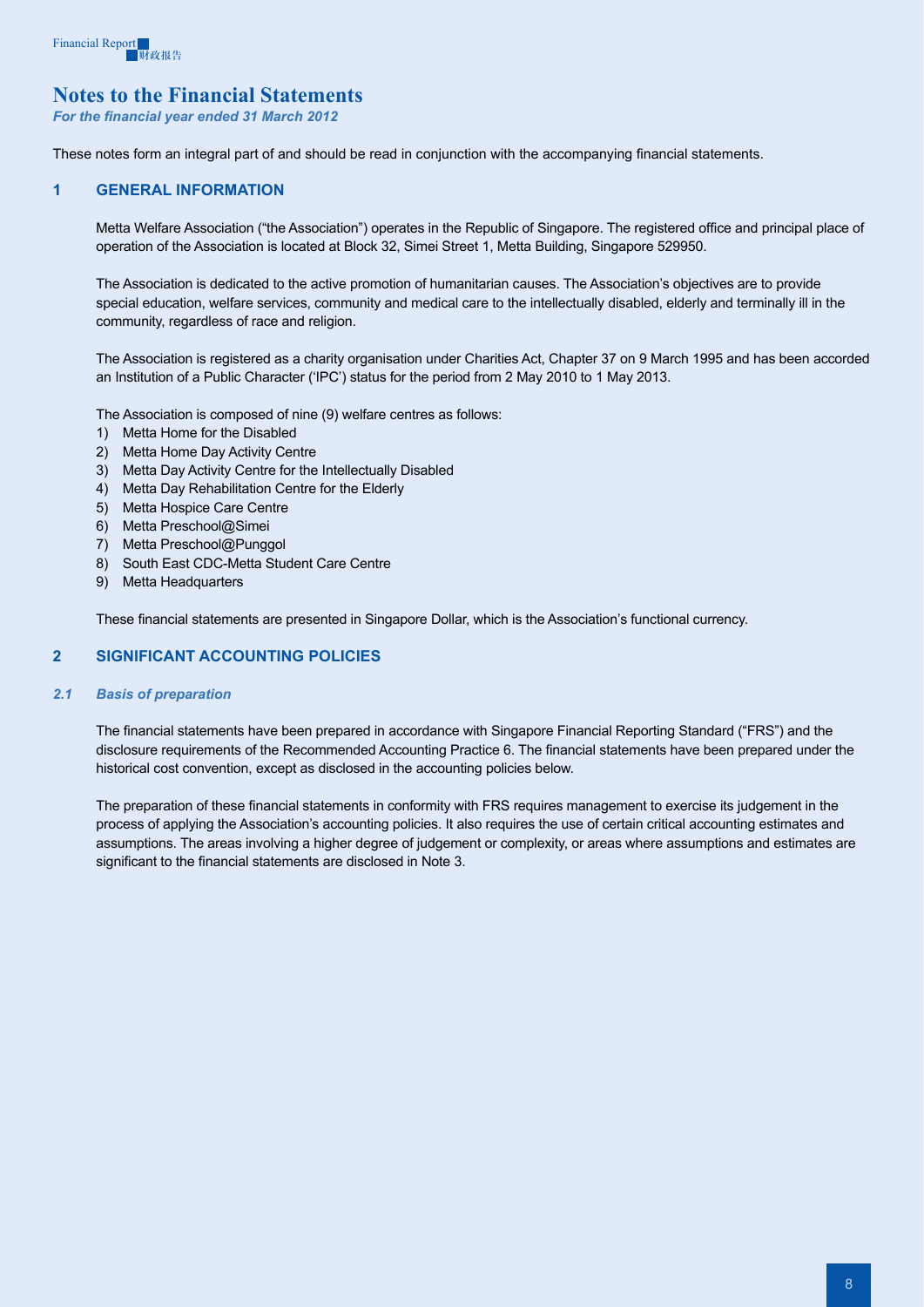#### *2.1 Interpretations and amendments to published standards effective in 2011*

The Association has adopted the new or revised FRS and Interpretations to FRS (INT FRS) that are mandatory for application from that date. Changes to the Association's accounting policies have been made as required, in accordance with the relevant transitional provisions in the respective FRS and INT FRS.

The following are the FRS and INT FRS that are relevant to the Association:

| <b>FRS</b>     | <b>Effective Date</b> | Title                                                                    |
|----------------|-----------------------|--------------------------------------------------------------------------|
| FRS 1          | 1.1.2009              | Presentation of financial statements                                     |
| FRS 2          | 1.1.2009              | Inventories                                                              |
| FRS 7          | 1.1.2009              | Cash flow statements                                                     |
| FRS 8          | 1.1.2009              | Accounting policies, changes in accounting estimates and errors          |
| <b>FRS 10</b>  | 1.1.2007              | Events after the balance sheet date                                      |
| <b>FRS 16</b>  | 1.1.2009              | Property, plant and equipment                                            |
| <b>FRS 17</b>  | 1.1.2007              | Leases                                                                   |
| <b>FRS 18</b>  | 1.1.2005              | Revenue                                                                  |
| <b>FRS 19</b>  | 1.1.2009              | Employee benefits                                                        |
| <b>FRS 20</b>  | 1.1.2005              | Accounting for government grants and disclosure of government assistance |
| <b>FRS 24</b>  | 1.1.2006              | Related party disclosures                                                |
| <b>FRS 32</b>  | 1.2.2007              | Financial instruments: Presentation                                      |
| <b>FRS 32</b>  | 1.2.2009              | Financial instruments: Presentation (Amendments)                         |
| <b>FRS 36</b>  | 1.1.2009              | Impairment of assets                                                     |
| <b>FRS 37</b>  | 1.1.2006              | Provisions, contingent liabilities and contingent assets                 |
| <b>FRS 39</b>  | 1.1.2005              | Financial instruments: recognition and measurement                       |
| <b>FRS 107</b> | 1.1.2009              | <b>Financial instruments: Disclosures</b>                                |

The adoption of the above revised FRS did not result in any substantial changes to the Association's accounting policies.

#### *2.2 Income recognition*

Income comprises the fair value of the consideration received or receivable for the services rendered in the ordinary course of the Association's activities. Income is recognised as follows:

- 2.2.1 Donations are recognised in the statement of financial activities upon receipt. Donations-in-kind are recognised when the fair value of the assets received can be reasonably ascertained.
- 2.2.2 Government grants are recognized at their fair value where there is reasonable assurance that the grants will be received and all related conditions will be complied with.

Government grants relating to assets are recognised as deferred capital grant and is amortised over the estimated useful life of the relevant asset.

- 2.2.3 Income from services is recognised over the period in which the services are rendered, by reference to completion of the specific transaction assessed on the basis of the actual service provided as a proportion of the total services to be performed.
- 2.2.4 Management fees are allocated costs comprised of: general management; human resource and administration; finance costs; and IT costs which are allocated among the welfare centres on a basis determined by the Executive Management Committee.
- 2.2.5 Interest income on bank current accounts and fixed deposits placed with banks are recognized on a time-proportion basis using the effective interest method.
- 2.2.6 Other income is recognized when incurred.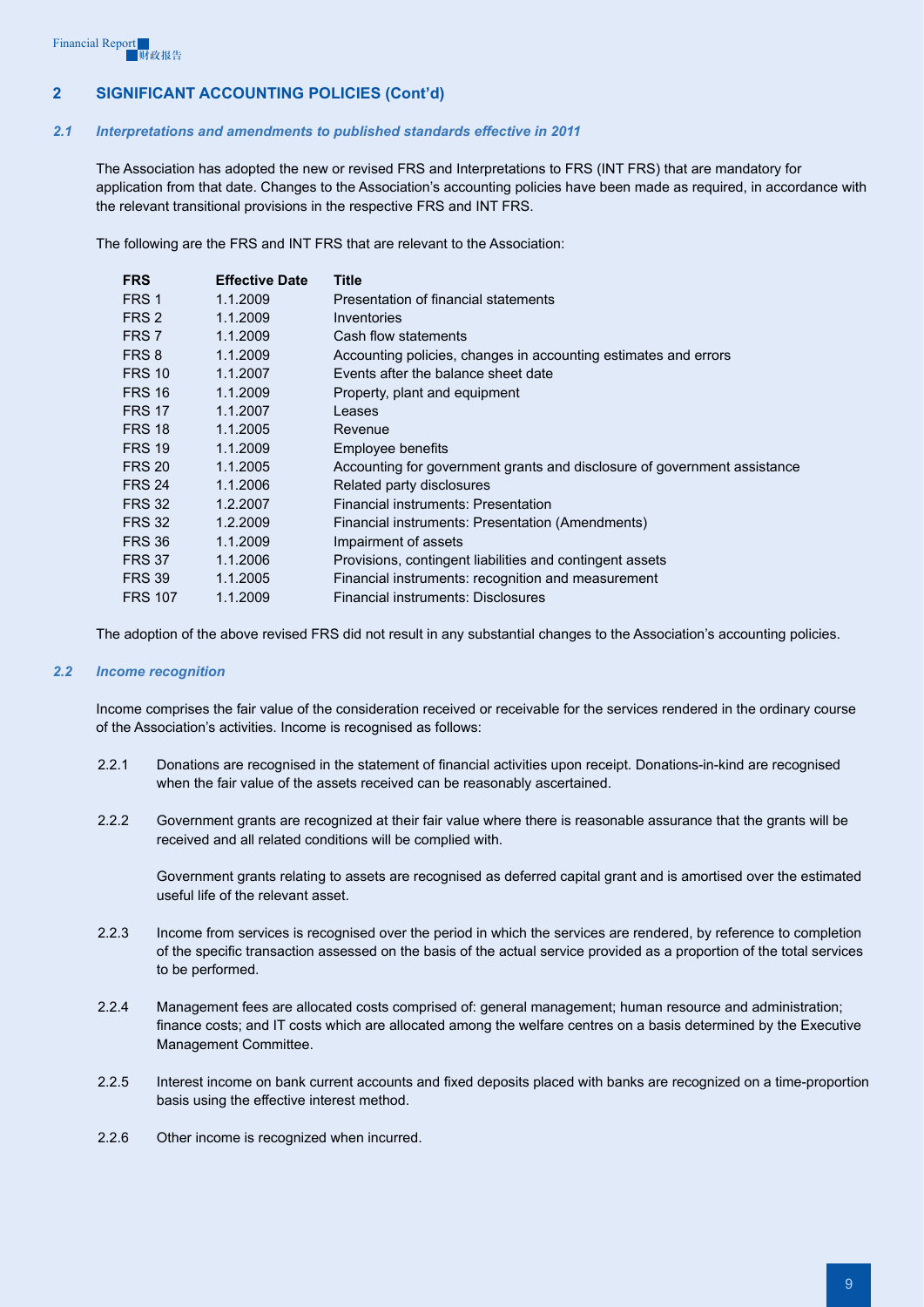#### *2.3 Cost recognition*

#### **Resources expended**

All expenditures are accounted for on accrual basis, aggregated under the respective areas. Direct costs are attributed to the activity where possible. Where costs are not wholly attributable to an activity, they are apportioned on a basis consistent with the use of resources.

#### 2.3.1 *Cost of generating funds from fund-raising activities*

Costs that are directly attributable to the fund-raising activities are separated from those costs incurred in undertaking charitable activities.

#### 2.3.2 *Cost of charitable activities*

Cost of charitable activities comprises all costs incurred in the pursuit of the charitable objects of the Association. The total costs of charitable expenditure are apportionment of overhead and shared costs.

#### 2.3.3 *Governance and administrative costs*

Governance costs include the costs of governance arrangement, which relate to the general running of the Association, providing governance infrastructure and ensuring public accountability. These costs include costs related to constitutional and statutory requirements and an apportionment of overhead and shared costs.

#### *2.4 Property, plant and equipment*

#### 2.4.1 *Measurement*

All property, plant and equipment are initially recognised at cost and subsequently carried at cost less accumulated depreciation and accumulated impairment losses.

The cost of an item of property, plant and equipment includes its purchase price and any costs that are directly attributable to bringing the asset to the location and condition necessary for it to be capable of operating in the manner intended by management.

#### 2.4.2 *Depreciation*

Depreciation on property, plant and equipment except renovation in progress is calculated using the straight-line method to allocate their depreciable amounts over their estimated useful lives. The estimated useful lives are as follows:

|                                | <b>Useful lives</b> |
|--------------------------------|---------------------|
| Alarm and security system      | 5 years             |
| Arts and music equipment       | 5 years             |
| <b>Building</b>                | 50 years            |
| Computer                       | 3 years             |
| <b>Electrical and fittings</b> | 5 years             |
| Furniture and equipment        | 5 years             |
| Laundry equipment              | 5 years             |
| Motor vehicles                 | 5 years             |
| Physio/medical equipment       | 5 years             |
| Renovation                     | 15 years            |
|                                |                     |

The residual values and useful lives of property, plant and equipment are reviewed, and adjusted as appropriate, at each statement of financial position date. The effects of any revision of the residual values and useful lives are included in the statement of financial activities for the financial year in which the changes arise.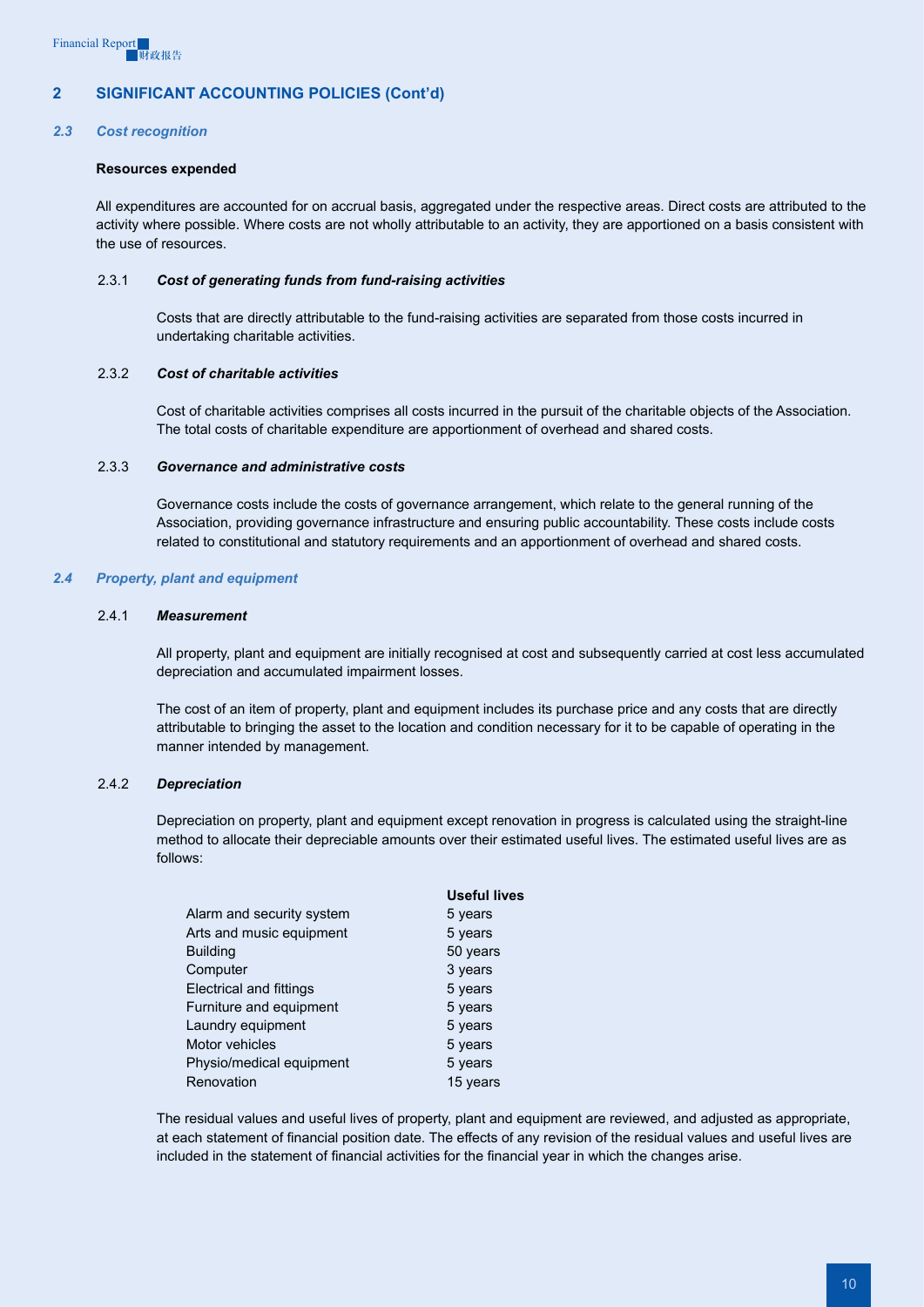#### *2.4 Property, plant and equipment (Cont'd)*

#### 2.4.3 *Subsequent expenditure*

Subsequent expenditure relating to property, plant and equipment that has already been recognised is added to the carrying amount of the asset only when it is probable that future economic benefits associated with the item will flow to the Association and the cost of the item can be measured reliably. Other subsequent expenditure is recognised as repair and maintenance expenses in the statement of financial activities during the financial year in which it is incurred.

#### 2.4.4 *Disposal*

On disposal of an item of property, plant and equipment, the difference between the net disposals proceeds and its carrying amount is taken to the statement of financial activities.

#### *2.5 Impairment of non-financial assets*

Property, plant and equipment are reviewed for impairment whenever there is any indication that these assets may be impaired. If any such indication exists, the recoverable amount (i.e. the higher of the fair value less cost to sell and value in use) of the assets is estimated to determine the amount of impairment loss.

For the purpose of impairment testing of the assets, recoverable amount is determined on an individual asset basis unless the asset does not generate cash flows that are largely independent of those from other assets. If this is the case, recoverable amount is determined for the cash-generating unit (CGU) to which the asset belongs.

If the recoverable amount of the asset (or CGU) is estimated to be less than its carrying amount, the carrying amount of the asset (or CGU) is reduced to its recoverable amount. The impairment loss is recognised in the statement of financial activities.

An impairment loss for an asset is reversed if, there has been a change in the estimates used to determine the assets' recoverable amount since the last impairment loss was recognised. The carrying amount of an asset is increased to its revised recoverable amount, provided that this amount does not exceed the carrying amount that would have been determined (net of depreciation) had no impairment loss been recognised for the asset in prior years. A reversal of impairment loss for an asset is recognised in the statement of financial activities.

#### *2.6 Financial assets*

#### 2.6.1 *Classification*

The Association classifies its financial assets in the following category: loans and receivables and held-to-maturity investments. The classification depends on the purpose for which the assets were acquired. Management determines the classification of its financial assets at initial recognition and re-evaluates this designation at every reporting date.

#### **Loans and receivables**

Loans and receivables are non-derivative financial assets with fixed or determinable payments that are not quoted in an active market. They are included in current assets, except those maturing later than 12 months after the statement of financial position date, which are classified as non-current assets. Loans and receivables are classified within "Long-term fixed deposits", "Trade and other receivables" and "Cash and cash equivalents" on the statement of financial position.

#### **Held-to-maturity investments**

Held-to-maturity investments are non-derivative financial assets with fixed or determinable payments and fixed maturities that the Executive Management Committee has the positive intention and ability to hold to maturity. If the Association were to sell other than an insignificant amount of held-to-maturity investments, the whole category would be tainted and reclassified as available-for-sale. They are presented as non-current assets, except for those maturing within 12 months after the balance sheet date, which are presented as current assets.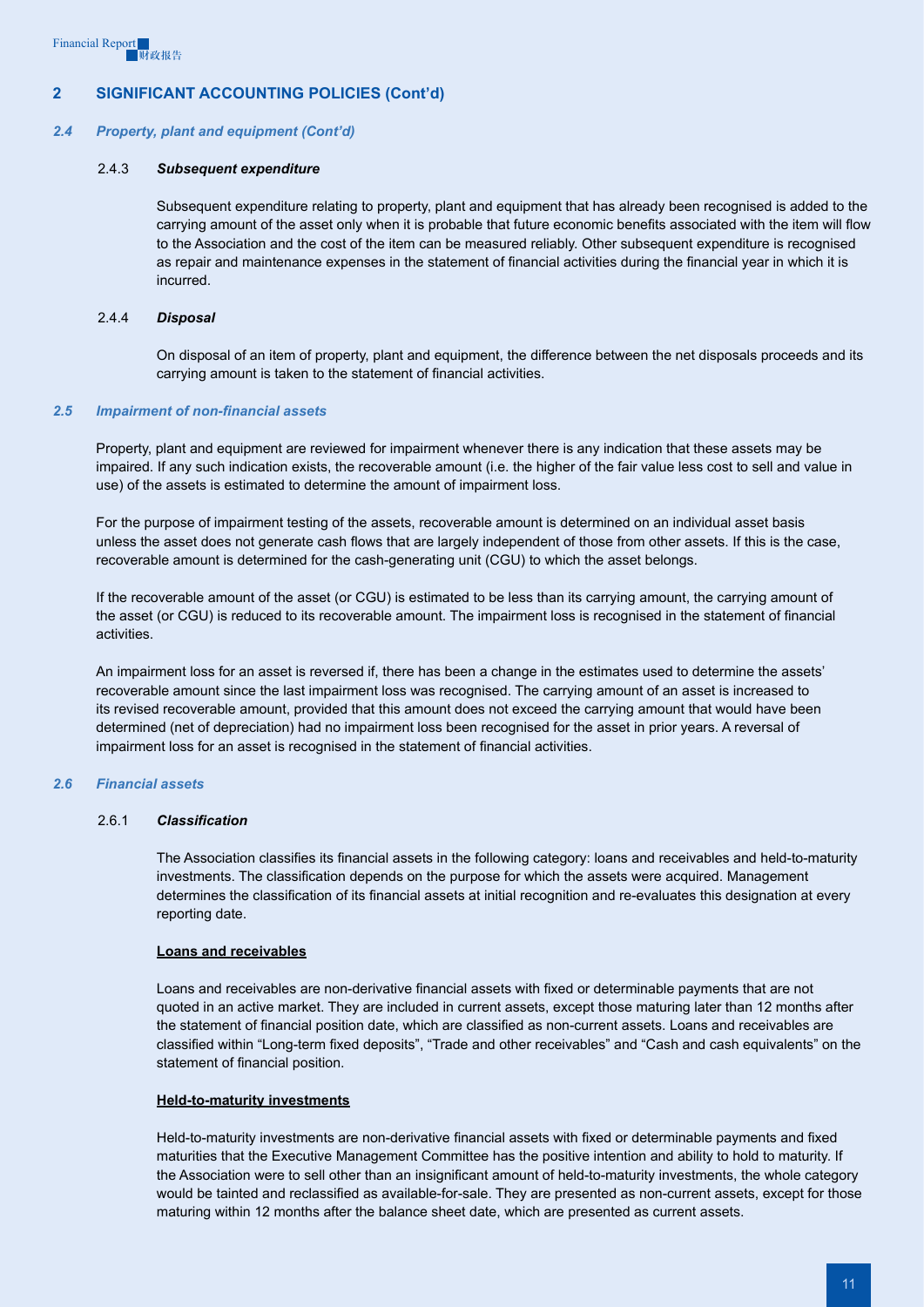#### *2.6 Financial assets (Cont'd)*

#### 2.6.2 *Recognition and derecognition*

Financial assets are derecognized when the rights to receive cash flows from the financial assets have expired or have been transferred and the Association has transferred substantially all risks and rewards of ownership.

#### 2.6.3 *Measurement*

Financial assets are initially recognized at fair value plus transaction costs. Loans and receivables and held-tomaturity investments are subsequently carried at amortized cost using effective interest method.

#### 2.6.4 *Impairment*

The Association assesses at each statement of financial position date whether there is objective evidence that a financial asset or a group of financial assets is impaired.

#### **Loans and receivables and Held-to-maturity investments**

An allowance for impairment of loans and receivables and held-to-maturity investments including other receivables, is recognized when there is objective evidence that the Association will not be able to collect all amounts due according to the original terms of the receivables and investments. Significant financial difficulties of the debtor, probability that the debtor will enter bankruptcy or financial reorganization, and default or delinquency in payments are considered indicators that the receivable is impaired. The amount of the allowance is the difference between the asset's carrying amount and the present value of estimated future cash flows, discounted at the original effective interest rate. The amount of the allowance for impairment is recognized in the statement of financial activities.

#### *2.7 Inventories*

Inventories are carried at the lower of cost and net realizable value. Cost includes all costs of purchase and other cost incurred in bringing the inventories to their present location and condition. Cost is determined using the first-in, first-out basis. Net realizable value is the estimated selling price in the ordinary course of business less selling expenses.

#### *2.8 Cash and cash equivalents*

Cash and cash equivalents include cash on hand, and deposits with financial institutions, which are subject to an insignificant risk of change in value. Cash and cash equivalents are carried at cost.

#### *2.9 Financial liabilities*

Financial liabilities are recognised when the Association becomes a party to the contractual agreements of the instrument and are classified according to the substance of the contractual arrangements entered into. All interest related charges are recognised in the statement of financial activities. Financial liabilities include "Trade and other payables".

Financial liabilities are derecognised when the obligations under the liability are discharged, cancelled or expires. When existing financial liabilities are replaced by another from the same lender on substantially different terms of an existing liability are substantially modified, such an exchange or modification is treated as a derecognition of the original liability and the recognition of a new liability, and the difference in respective carrying amounts is recognised in the statement of financial activities.

#### *2.10 Trade and other payables*

Trade and other payables are initially recognised at fair value, and subsequently carried at amortised cost, using the effective interest method.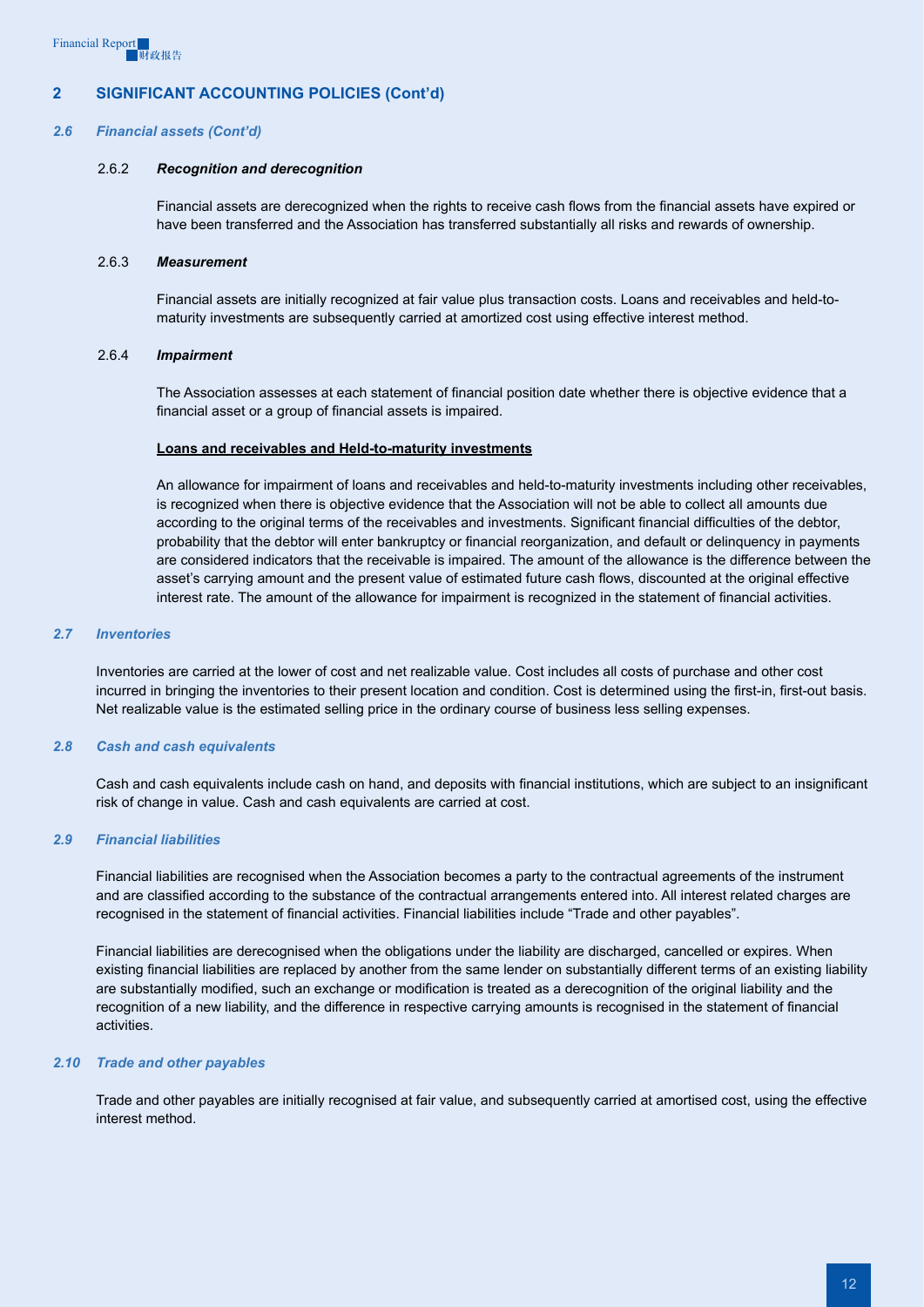#### *2.11 Provisions for other liabilities and charges*

Provisions for other liabilities and charges are recognised when the Association has a present legal or constructive obligation as a result of past events, it is more likely than not that an outflow of resources will be required to settle the obligation and the amount has been reliably estimated.

#### *2.12 Fair value estimation of financial assets and liabilities*

The carrying amounts of current financial assets and liabilities, carried at amortised cost, are assumed to approximate their fair values due to their short-term nature.

#### *2.13 Funds*

Fund balances restricted by outside sources are so indicated and are distinguished from unrestricted funds allocated to specific purposes, if any, by action of the Executive Management Committee. Externally restricted funds may only be utilized in accordance with the purposes for which they are established. The Executive Management Committee retains full control over the use of unrestricted funds for any of the Association's purposes.

#### *2.14 Leases*

#### **Operating leases**

Leases of assets in which a significant portion of the risks and rewards of ownership are retained by the lessor are classified as operating leases. Payments made under operating leases (net of any incentives received from the lessor) are taken to the statement of financial activities on a straight-line basis over the period of the lease. When an operating lease is terminated before the lease period has expired, any payment required to be made to the lessor by way of penalty is recognized as an expense in the period in which termination takes place.

Rental on operating lease is charged to statement of financial activities. Contingent rents are recognized as an expense in the statement of financial activities in the financial year in which they are incurred.

#### *2.15 Employee compensation*

Defined contribution plans are post-employment benefit plans under which the Association pays fixed contributions into separate entities such as the Central Provident Fund ("CPF"), on a mandatory, contractual or voluntary basis. The Association has no further payment obligations once the contributions have been paid. The Association's contribution to defined contribution plans are recognised as employee compensation expense when they are due.

Employee entitlements to annual leave are recognized when they accrue to employees. A provision is made for the estimated liability for annual leave as a result of services rendered by employees up to the statement of financial position date.

#### *2.16 Related parties*

Related parties are entities with one or more common management committee members. Parties are considered to be related if one party has the ability to control the other party or exercise influence over the party in making financial and operating decisions.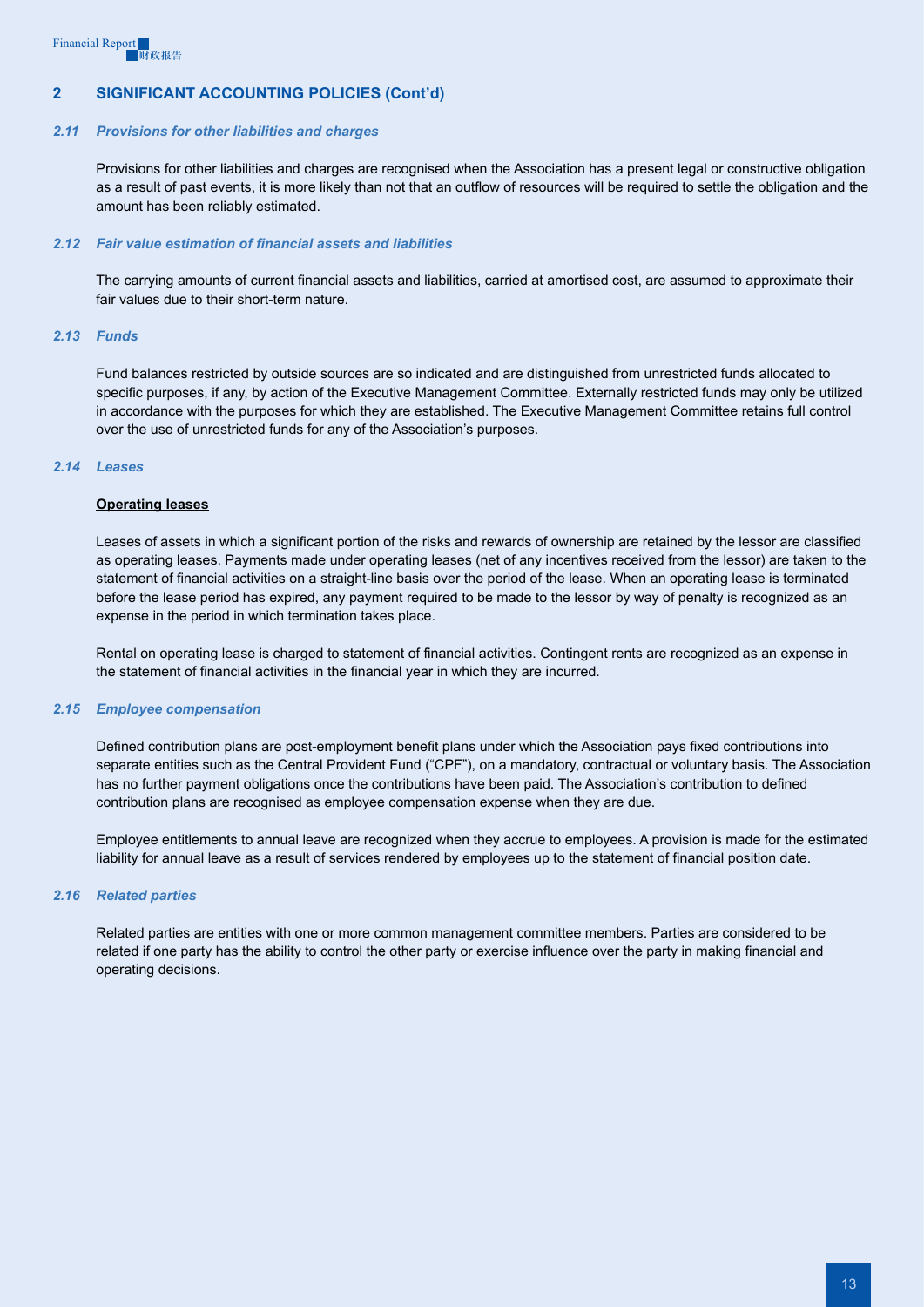## **3 Critical accounting estimates, assumptions and judgments**

Estimates, assumptions and judgements are continually evaluated and are based on historical experience and other factors, including expectations of future events that are believed to be reasonable under the circumstances.

#### **Critical judgments in applying the entity's accounting policies**

The key assumptions concerning the future and other key sources of estimation uncertainty at the statement of financial position date, that have a significant risk of causing a material adjustment to the carrying amounts of assets and liabilities within the next financial year, are discussed below.

#### *Estimated useful lives of property, plant and equipment*

The Association reviews annually the estimated useful lives of property, plant and equipment based on factors such as operating plans and strategies, expected level of usage and future technological developments. It is possible that future results of operations could be materially affected by changes in these estimates brought about by changes in the factors mentioned.

#### *Impairment of property, plant and equipment*

Property, plant and equipment are reviewed for impairment whenever there is any indication that the assets are impaired. If any such indication exists, the recoverable amount (i.e. higher of the fair value less cost to sell and value in use) of the assets is estimated to determine the impairment loss. The key assumptions for the value in use calculation are those regarding the growth rates, and expected change to selling price and direct costs during the year and a suitable discount rate.

#### *Allowance for impairment of receivables*

The Association reviews the adequacy of allowance for impairment of receivables at each closing by reference to the ageing analysis of receivables, and evaluates the risks of collection according to the credit standing and collection history of individual client. If there are indications that the financial position of a client has deteriorated resulting in an adverse assessment of his risk profile, an appropriate amount of allowance will be provided.

## **4 Cash and cash equivalents**

|                | 2012      | 2011      |
|----------------|-----------|-----------|
|                |           |           |
| Cash on hand   | 9,800     | 9,800     |
| Cash in banks  | 4,143,674 | 3,786,045 |
| Fixed deposits | 2,324,645 | 1,803,293 |
|                | 6,478,119 | 5,599,138 |

Fixed deposits mature within 1 month to 1 year and bear interest ranging from 0.05% to 0.20% (FY2011: 0.10%) per annum.

Cash equivalents amounting to \$185,100 (FY2011: \$185,100) is pledged against the Banker's Guarantee in compliance to the tenancy agreement with Singapore Land Authority.

At the statement of financial position date, the carrying amounts of cash and cash equivalents approximated their fair values.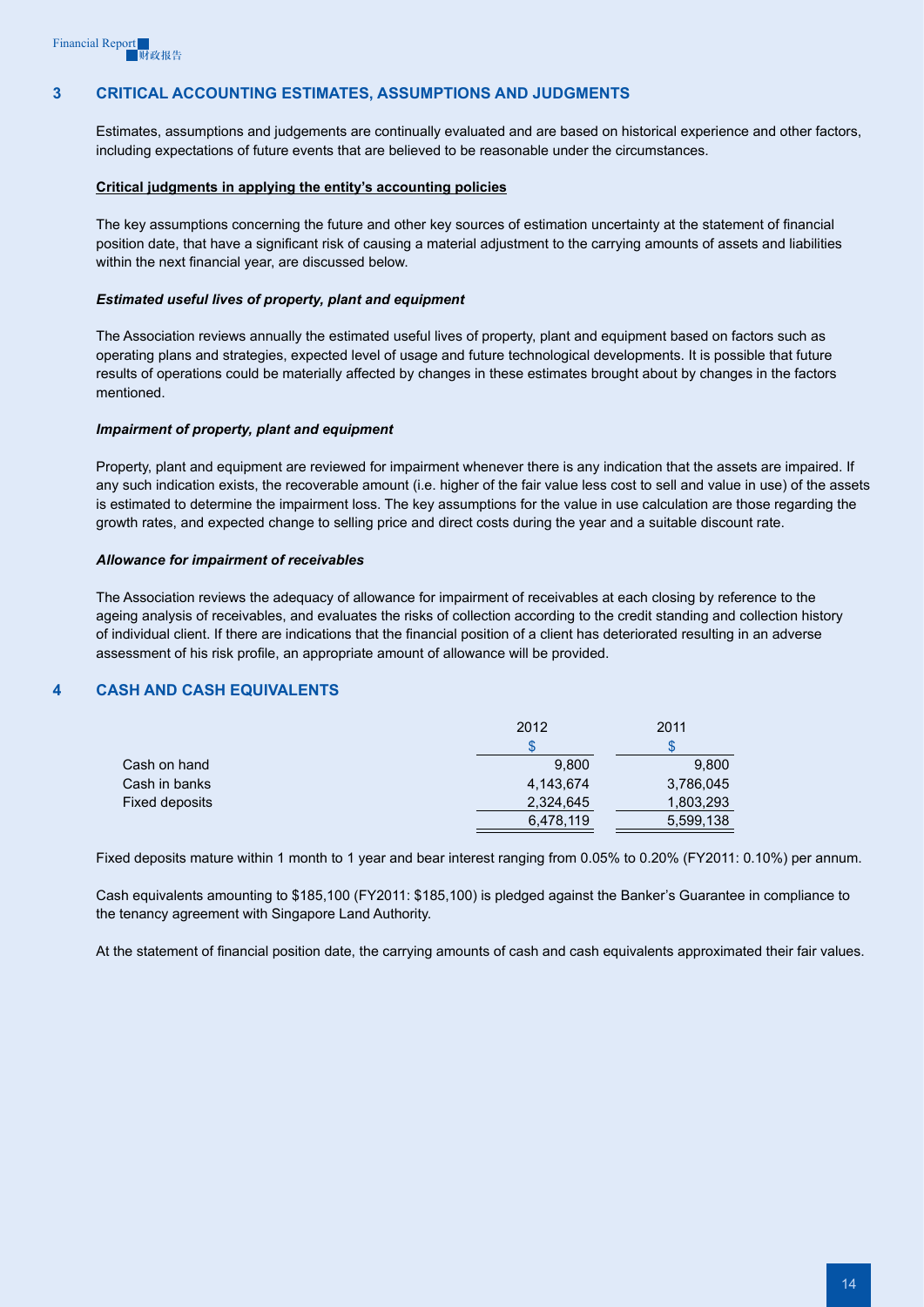# **5 Trade and other receivables**

|                                               |             | 2012      | 2011     |
|-----------------------------------------------|-------------|-----------|----------|
|                                               | <b>Note</b> | \$        | \$       |
| Trade receivables:                            |             |           |          |
| - Outside parties                             |             | 93,273    | 95,519   |
| - Fees in arrears                             |             | 0         | 600      |
| - Allowance for bad debts - Trade receivables |             | (58, 350) | (59,800) |
|                                               |             | 34,923    | 36,319   |
| Other receivables:                            |             |           |          |
| - Amount due from related parties             | 16          | 164,289   | 114,975  |
| - Deposits paid                               |             | 145,620   | 140,246  |
| - Grant receivable                            |             | 271,073   | 181,712  |
| - Other debtors                               |             | 108,269   | 79,315   |
| - Prepayments                                 |             | 28,161    | 27,905   |
|                                               |             | 752,335   | 580,472  |

At the statement of financial position date, the carrying amounts of trade and other receivables approximated their fair values.

## **6 Long-term fixed deposits**

Long-term fixed deposits are placed on 29 May 2006 and will mature on 23 May 2011 with interest of 4% per annum.

In FY2012, a long-term fixed deposit is placed on 21 June 2011 and will mature on 21 June 2013 with interest of 0.67% per annum.

#### **7 Held-to-maturity investments**

|                                  | 2012<br>\$  | 2011<br>\$ |
|----------------------------------|-------------|------------|
| <b>Notes</b>                     | 0           | 200,000    |
| Government bonds                 | 0           | 0          |
| <b>Carrying amount - At cost</b> |             |            |
| Current                          | $\mathbf 0$ | 200,000    |
| Non-current                      | 0           | 0          |
|                                  | $\mathbf 0$ | 200,000    |
| <b>Market values</b>             |             |            |
| <b>Notes</b>                     | 0           | 197,680    |
| Government bonds                 |             | 0          |
|                                  | 0           | 197,680    |

The note is placed on 25 August 2003 and matured on 25 August 2011 with interest of 3.75% per annum.

The government bonds have interest of 4.81% per annum.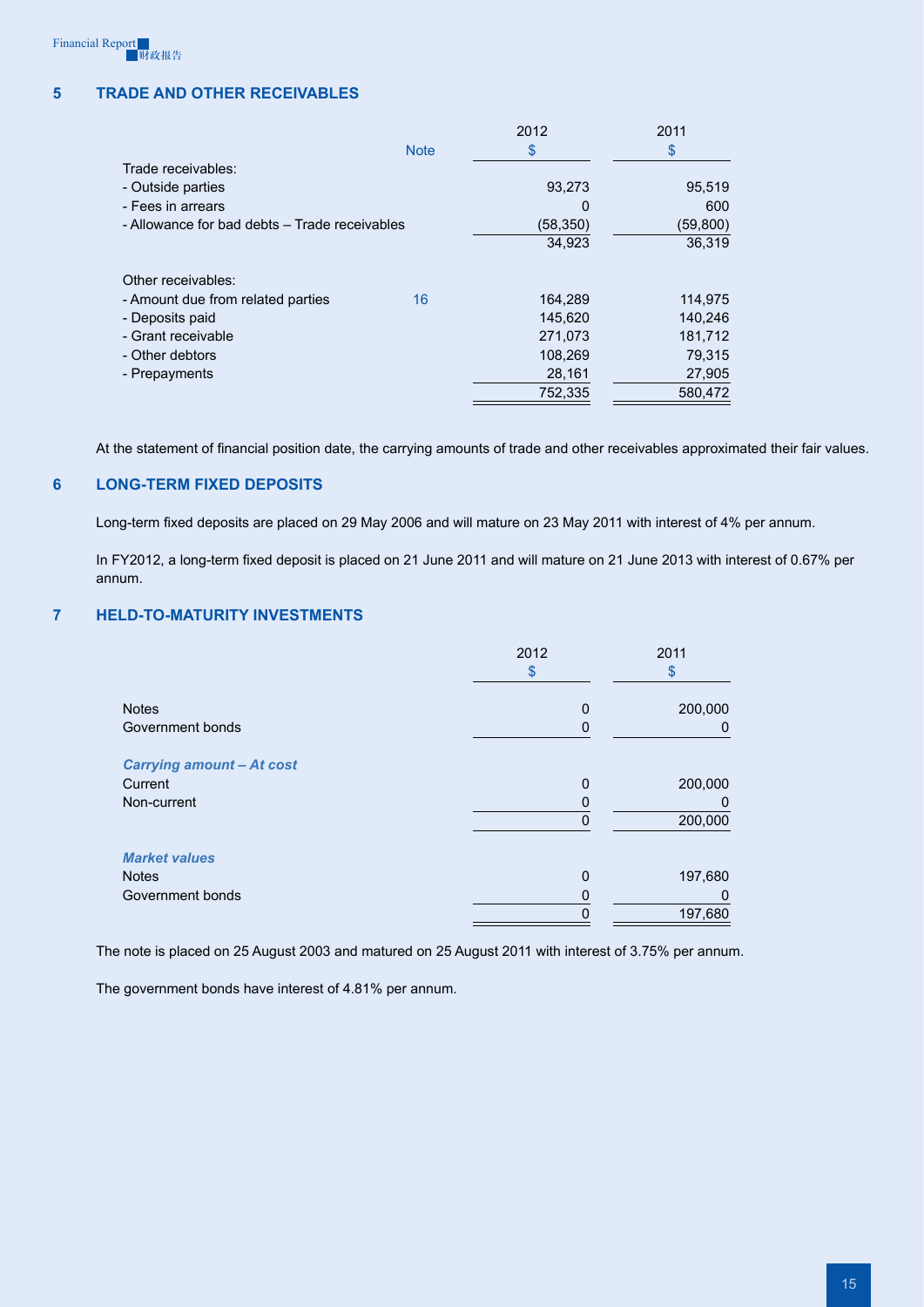

# **8 Property, plant and equipment**

| 2012                                    |             | Alarm and<br>security<br>system | Arts and<br>music<br>equipment | <b>Building</b> | Computer       | Electrical<br>and<br>fittings | Furniture<br>and<br>equipment | Laundry<br>equipment | Motor<br>vehicles | Physio/<br>medical<br>equipment | Renovation     | Renovation<br>in progress | Total         |
|-----------------------------------------|-------------|---------------------------------|--------------------------------|-----------------|----------------|-------------------------------|-------------------------------|----------------------|-------------------|---------------------------------|----------------|---------------------------|---------------|
|                                         | <b>Note</b> | $\mathbf{\$}$                   |                                | - \$            |                | $\mathbb{S}$                  |                               |                      | $\mathbb{S}$      |                                 | -SS            |                           | $\mathcal{S}$ |
| Cost                                    |             |                                 |                                |                 |                |                               |                               |                      |                   |                                 |                |                           |               |
| Beginning of financial year             |             | 26,363                          | 5,392                          | 15,427,304      | 420,133        | $\overline{0}$                | 1,180,789                     | $\overline{0}$       | 594,540           | 91,181                          | 1,128,354      | 827,439                   | 19,701,495    |
| Additions                               |             | 50,556                          | 673                            | $\Omega$        | 37,009         | 84,680                        | 73,065                        | 58,407               | 50,770            | 13,252                          | 8,130          | $\overline{0}$            | 376,542       |
| Disposal / Write-off                    |             | $\overline{0}$                  | $\overline{0}$                 | $\Omega$        | (6,628)        | -0                            | (50, 157)                     | -0                   | (38,000)          | $\mathbf 0$                     | -0             | (15, 797)                 | (110, 582)    |
| Transfers                               |             | 67,346                          | $\overline{0}$                 | $\Omega$        | $\overline{0}$ | $\overline{0}$                | 180,025                       | $\overline{0}$       | $\overline{0}$    | 30,848                          | 533,423        | (811, 642)                | $\Omega$      |
| End of financial year                   |             | 144,265                         | 6,065                          | 15,427,304      | 450,514        | 84,680                        | 1,383,722                     | 58,407               | 607,310           | 135,281                         | 1,669,907      | $\overline{0}$            | 19,967,455    |
| <b>Accumulated depreciation</b>         |             |                                 |                                |                 |                |                               |                               |                      |                   |                                 |                |                           |               |
| Beginning of financial year             |             | 9,163                           | 90                             | 2,702,092       | 225,800        | $\Omega$                      | 1,016,691                     | $\overline{0}$       | 499,993           | 66,383                          | 406,873        | $\overline{0}$            | 4,927,085     |
| Depreciation charge                     | 13          | 26,859                          | 1,180                          | 306,465         | 84,255         | 15,525                        | 114,060                       | 973                  | 46,053            | 18,358                          | 141,408        | $\overline{0}$            | 755,136       |
| Disposal                                |             | $\Omega$                        | $\overline{0}$                 | $\Omega$        | (6,628)        | $\overline{0}$                | (48,000)                      | $\overline{0}$       | (38,000)          | $\overline{0}$                  | $\Omega$       | $\overline{0}$            | (92, 628)     |
| End of financial year                   |             | 36,022                          | 1,270                          | 3,008,557       | 303,427        | 15,525                        | 1,082,751                     | 973                  | 508,046           | 84,741                          | 548,281        | $\overline{0}$            | 5,589,593     |
| Net book value at end of financial year |             | 108,243                         | 4,795                          | 12,418,747      | 147,087        | 69,155                        | 300,971                       | 57,434               | 99,264            | 50,540                          | 1,121,626      | $\Omega$                  | 14,377,862    |
|                                         |             | Alarm and                       | Arts and music                 |                 |                |                               | Furniture                     | Physio/medical       |                   |                                 |                | Renovation                |               |
|                                         |             | security system                 | equipment                      | <b>Building</b> |                | Computer                      | and equipment                 | equipment            | Motos vehicles    | Renovation                      |                | in progress               | Total         |
| 2011                                    | <b>Note</b> |                                 |                                |                 |                |                               |                               |                      |                   |                                 |                |                           |               |
| <b>Cost</b>                             |             |                                 |                                |                 |                |                               |                               |                      |                   |                                 |                |                           |               |
| Beginning of financial year             |             | 15,987                          |                                | $\mathbf 0$     | 15,427,304     | 256,819                       | 1,093,204                     | 90,871               | 547,113           |                                 | 565,441        | 839,261                   | 18,836,000    |
| Additions                               |             | 10,376                          | 5,392                          |                 | $\overline{0}$ | 172,733                       | 88,385                        | 2,380                | 47,427            |                                 | $\Omega$       | 551,091                   | 877,784       |
| Disposal                                |             | $\overline{0}$                  |                                | $\Omega$        | $\overline{0}$ | (9, 419)                      | (800)                         | (2,070)              |                   | $\mathbf 0$                     | $\overline{0}$ | $\mathbf{0}$              | (12, 289)     |
| Transfers                               |             | $\overline{0}$                  |                                | $\Omega$        | $\overline{0}$ | $\mathbf{0}$                  | $\Omega$                      | $\overline{0}$       |                   | $\Omega$                        | 562,913        | (562, 913)                | $\Omega$      |
| End of financial year                   |             | 26,363                          | 5,392                          |                 | 15,427,304     | 420,133                       | 1,180,789                     | 91,181               | 594,540           |                                 | 1,128,354      | 827,439                   | 19,701,495    |
| <b>Accumulated depreciation</b>         |             |                                 |                                |                 |                |                               |                               |                      |                   |                                 |                |                           |               |
| Beginning of financial year             |             | 4,756                           |                                | $\mathbf 0$     | 2,395,626      | 199,298                       | 931,346                       | 56,242               | 458,690           |                                 | 374,494        | $\Omega$                  | 4,420,452     |
| Depreciation charge                     | 13          | 4,407                           |                                | $90\,$          | 306,466        | 35,921                        | 86,145                        | 11,694               | 41,303            |                                 | 32,379         | $\mathbf{0}$              | 518,405       |
| Disposal                                |             | $\overline{0}$                  |                                | $\mathbf 0$     | $\Omega$       | (9, 419)                      | (800)                         | (1, 553)             |                   | $\Omega$                        | $\Omega$       | $\mathbf 0$               | (11, 772)     |
| End of financial year                   |             | 9,163                           |                                | 90              | 2,702,092      | 225,800                       | 1,016,691                     | 66,383               | 499,993           |                                 | 406,873        | $\Omega$                  | 4,927,085     |
| Net book value at end of financial year |             | 17,200                          | 5,302                          |                 | 12,725,212     | 194,333                       | 164,098                       | 24,798               | 94,547            |                                 | 721,481        | 827,439                   | 14,774,410    |
|                                         |             |                                 |                                |                 |                |                               |                               |                      |                   |                                 |                |                           |               |

| 2011                                    | <b>Note</b> | security system | equipment    | <b>Building</b> | Computer | and equipment | equipment | Motos vehicles |
|-----------------------------------------|-------------|-----------------|--------------|-----------------|----------|---------------|-----------|----------------|
| <b>Cost</b>                             |             |                 |              |                 |          |               |           |                |
| Beginning of financial year             |             | 15,987          | $\mathbf{0}$ | 15,427,304      | 256,819  | 1,093,204     | 90,871    | 547,113        |
| Additions                               |             | 10,376          | 5,392        |                 | 172,733  | 88,385        | 2,380     | 47,427         |
| Disposal                                |             |                 |              |                 | (9, 419) | (800)         | (2,070)   |                |
| <b>Transfers</b>                        |             |                 | $\mathbf{0}$ |                 |          |               |           |                |
| End of financial year                   |             | 26,363          | 5,392        | 15,427,304      | 420,133  | 1,180,789     | 91,181    | 594,540        |
| <b>Accumulated depreciation</b>         |             |                 |              |                 |          |               |           |                |
| Beginning of financial year             |             | 4,756           | $\mathbf{0}$ | 2,395,626       | 199,298  | 931,346       | 56,242    | 458,690        |
| Depreciation charge                     | 13          | 4,407           | 90           | 306,466         | 35,921   | 86,145        | 11,694    | 41,303         |
| Disposal                                |             | 0               | $\mathbf{0}$ |                 | (9, 419) | (800)         | (1, 553)  |                |
| End of financial year                   |             | 9,163           | 90           | 2,702,092       | 225,800  | 1,016,691     | 66,383    | 499,993        |
| Net book value at end of financial year |             | 17,200          | 5,302        | 12,725,212      | 194,333  | 164,098       | 24,798    | 94,547         |

In FY2012, renovation in progress amounting to S\$15,797 was written off and charged under Property, plant and equipment expensed.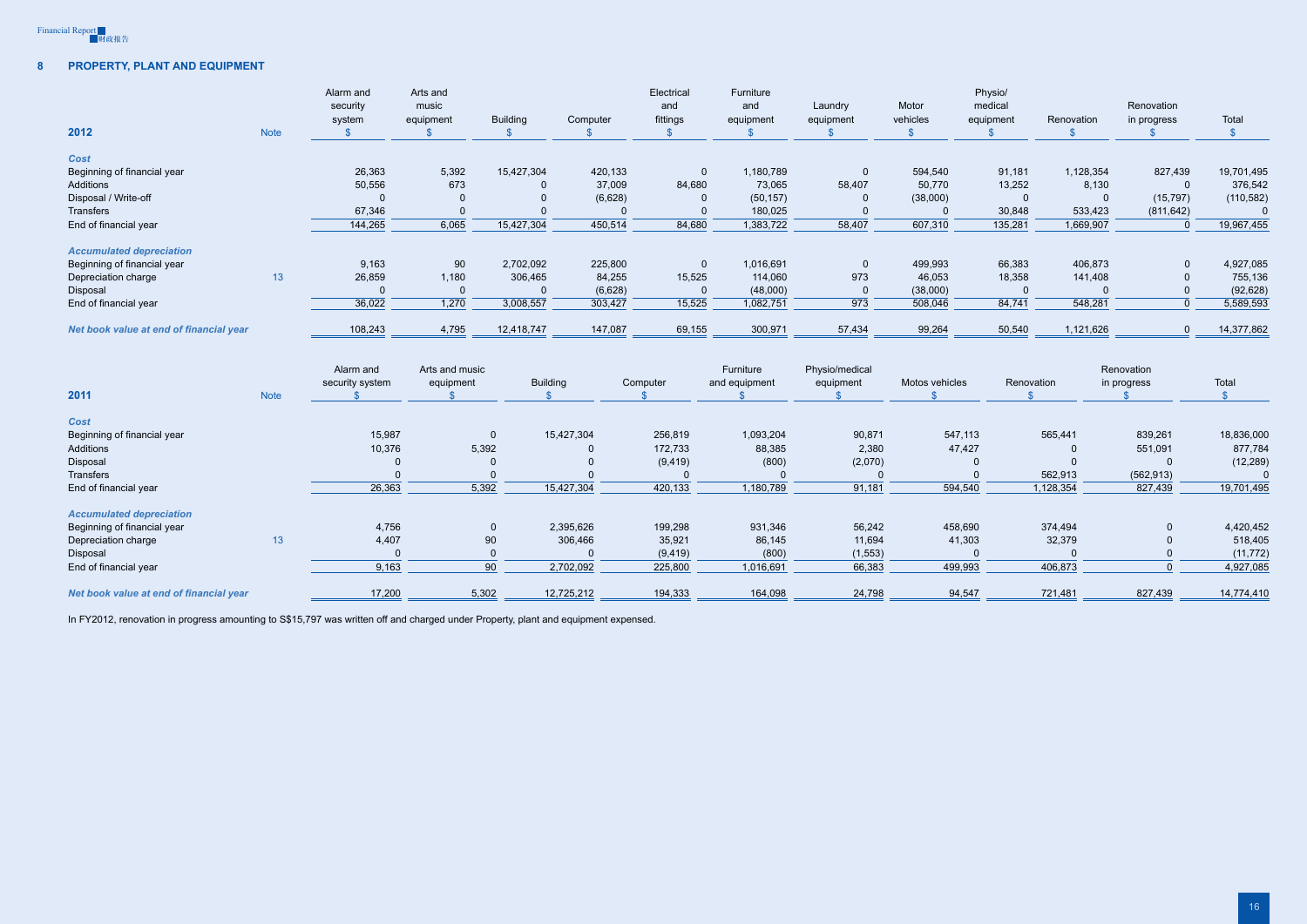# **9 TRADE AND OTHER PayaBLES**

|                                 | <b>Note</b> | 2012<br>\$ | 2011<br>\$ |
|---------------------------------|-------------|------------|------------|
| Trade payables:                 |             |            |            |
| - Outside parties               |             | 173,597    | 161,379    |
| Other payables                  |             |            |            |
| - Amount due to related parties | 16          | 339        | 837        |
| - Accruals                      |             | 898,428    | 602,460    |
| - Deferred income               |             | 172,489    | 76,795     |
| - Deposits received             |             | 80,472     | 118,042    |
| - Other creditor                |             | 1,248      | 5,910      |
| - Pre-event costs               |             | 44,743     | 2,867      |
|                                 |             | 1,371,316  | 968,290    |
|                                 |             |            |            |

At the statement of financial position date, the carrying amounts of trade and other payables approximated their fair values.

# **10 Deferred capital grants**

|                                              |             | 2012       | 2011       |
|----------------------------------------------|-------------|------------|------------|
|                                              | <b>Note</b> | \$         | \$         |
| Cost                                         |             |            |            |
| Beginning of financial year                  |             | 17,633,407 | 16,732,139 |
| Received during the year                     |             | 316,824    | 764,908    |
| Capitalisation of major renovation           |             | 4,570      | 136,360    |
| End of financial year                        |             | 17,954,801 | 17,633,407 |
| <b>Accumulated amortisation</b>              |             |            |            |
| Beginning of financial year                  |             | 3,403,727  | 3,003,711  |
| Amortisation for the year                    | 12          | 603,801    | 400,016    |
| End of financial year                        |             | 4,007,528  | 3,403,727  |
| Net carrying amount at end of financial year |             |            |            |
| Current                                      |             | 597,655    | 463,198    |
| Non-current                                  |             | 13,349,618 | 13,766,482 |
|                                              |             | 13,947,273 | 14,229,680 |
| <b>Comprised of:</b>                         |             |            |            |
| - Government grants                          |             | 4,815,930  | 4,838,418  |
| - Non-government grants                      |             | 9,131,343  | 9,391,262  |
|                                              |             | 13,947,273 | 14,229,680 |
|                                              |             |            |            |

These amounts represent government grants and donations received from individuals and private organisations for the purchase and/or construction of property, plant and equipment. These grants and donations are amortized and recognized as income in proportion to the depreciation of the related property, plant and equipment.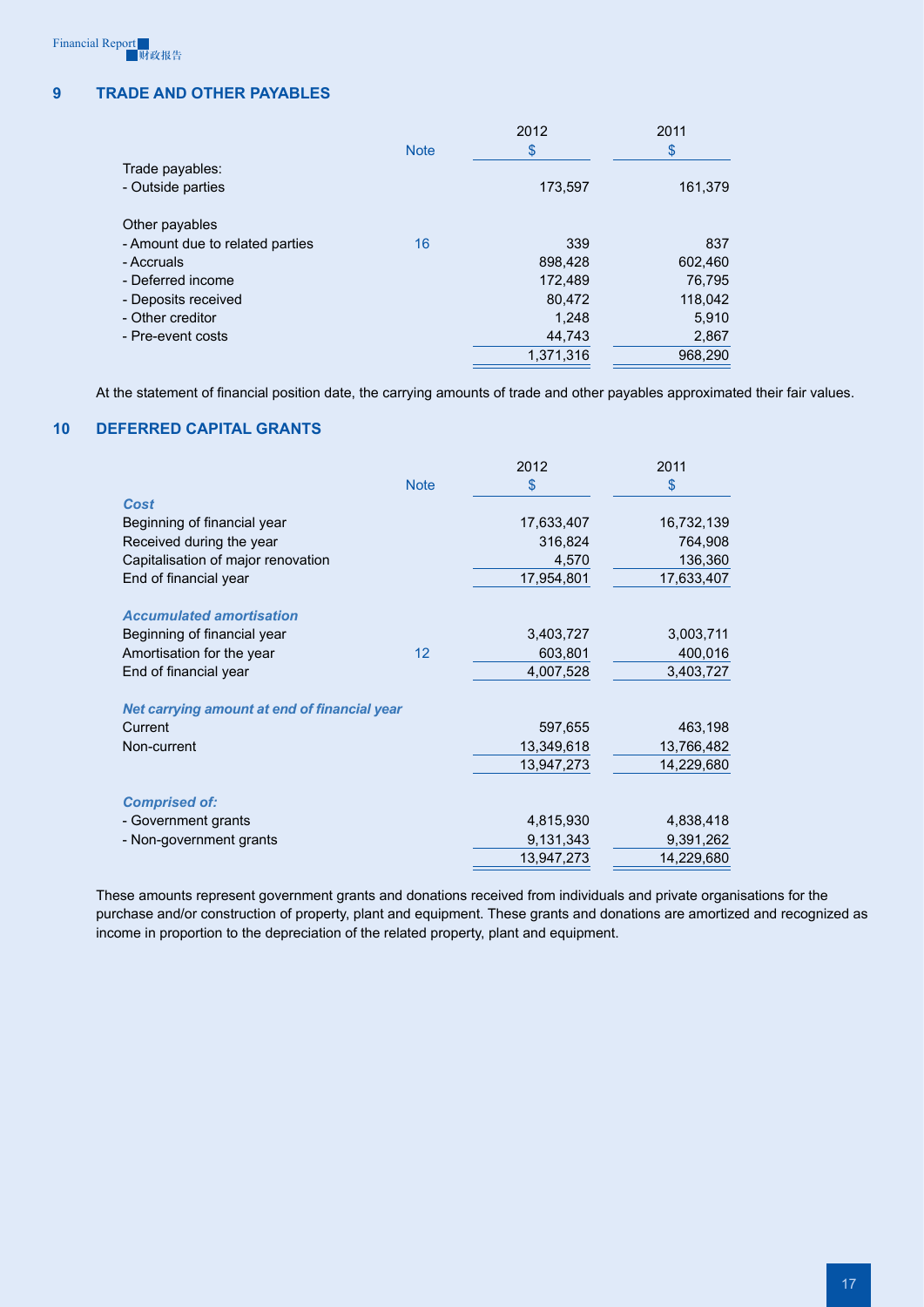# **11 Funds**

#### *(A) Investment fund*

In a meeting held on 28 September 1997, the Executive Management Committee resolved that 20% of the annual surplus should be transferred to this fund.

#### *(B) Project account reserve*

This reserve is for setting up new centres and closing existing ones.

#### *(C) Sinking fund*

This fund is for maintenance of the building property of Metta Building and Metta Home for the Disabled.

#### *(D) Designated fund*

This fund is composed of the following:

#### (a) **Alumni welfare fund**

This fund is to support Happy Arts Enterprise Ltd.'s training programs and other alumni related expenses.

#### (b) **Client welfare fund**

This fund is used to pay various expenses for the benefit of the clients at Metta Day Activity Centre for the Intellectually Disabled and Metta Home Day Activity Centre.

#### (c) **Equipment fund**

This fund is used to purchase electrical appliances and exercise equipment for the clients of Metta Day Rehabilitation Centre for the Elderly.

#### (d) **HIV fund**

This fund is established in partnership with Action for Aids to assist patients of Metta Hospice Care Centre afflicted with Aids by raising funds to purchase antiretroviral drugs for these patients.

#### (e) **Medicine fund**

This fund helps subsidise cost of medication and other pharmaceutical expenses of the clients of Metta Hospice Care Centre.

#### (f) **Metta School reserve**

This reserve pertains to the money returned by Metta School to be held in trust by the Association.

#### (g) **Student welfare fund**

This fund is used to pay for recess meals as well as educational and recreational outings of Metta School students.

#### *(E) Building fund*

This fund is for the opening of a second preschool centre at Punggol.

#### *(F) Education trust fund*

This fund is for the benefit of special needs children between 9 and 18 years old of Metta School.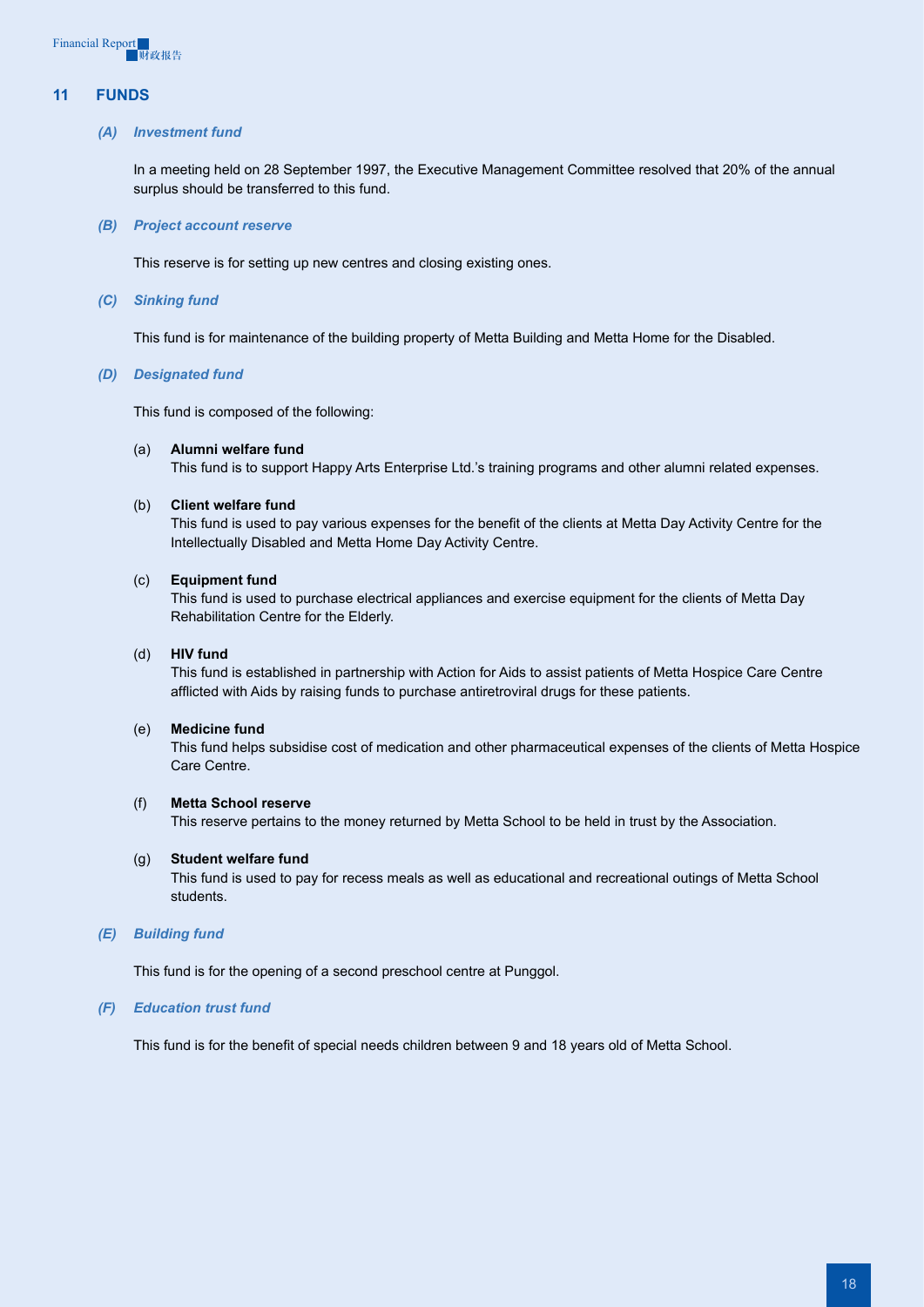

## **12 Incoming resources**

|                                                    |           |                      |                          |                      |                       | <b>Unrestricted Fund</b> |                       |                        |                      |                       |                      |                        |                       |                     |
|----------------------------------------------------|-----------|----------------------|--------------------------|----------------------|-----------------------|--------------------------|-----------------------|------------------------|----------------------|-----------------------|----------------------|------------------------|-----------------------|---------------------|
|                                                    |           |                      |                          |                      |                       |                          |                       | <b>Designated Fund</b> |                      |                       |                      | <b>Restricted Fund</b> |                       |                     |
|                                                    | General   | Investment           | Project<br>Account       | Sinking              | Alumni<br>Welfare     | Client<br>Welfare        | Equipment             | <b>HIV</b>             | Medicine             | Metta<br>School       | Student<br>Welfare   | <b>Building</b>        | Education<br>Trust    |                     |
| 2012                                               | Fund      | Fund<br>$\mathbb{S}$ | Reserve<br>$\mathcal{S}$ | Fund<br>$\mathbb{S}$ | Fund<br>$\sqrt[6]{3}$ | Fund<br>$\sqrt[6]{3}$    | Fund<br>$\sqrt[6]{3}$ | Fund<br>$\mathcal{S}$  | Fund<br>$\mathbf{s}$ | Reserve<br>$\sqrt{2}$ | Fund<br>$\mathbb{S}$ | Fund<br>$\mathbb{S}$   | Fund<br>$\mathcal{S}$ | Total<br>$\sqrt{2}$ |
|                                                    |           |                      |                          |                      |                       |                          |                       |                        |                      |                       |                      |                        |                       |                     |
| <b>Activities for generating funds</b>             |           |                      |                          |                      |                       |                          |                       |                        |                      |                       |                      |                        |                       |                     |
| Fund-raising income                                | 828,592   | $\mathbf 0$          | $\overline{0}$           | $\mathbf 0$          | $\mathbf 0$           | $\overline{0}$           | $\mathbf{0}$          | $\overline{0}$         | $\mathbf 0$          | $\Omega$              | $\mathbf{0}$         | $\mathbf 0$            | $\overline{0}$        | 828,592             |
| Event and activity income                          | 138,162   | $\mathbf 0$          | $\mathbf 0$              | $\mathbf 0$          | $\mathbf{0}$          | $\overline{0}$           | $\Omega$              | $\mathbf 0$            | $\Omega$             | $\mathbf{0}$          | $\mathbf 0$          | $\mathbf{0}$           | $\mathbf 0$           | 138,162             |
|                                                    | 966,754   | $\overline{0}$       | $\mathbf{0}$             | $\mathbf{0}$         | $\mathbf{0}$          | $\overline{0}$           | $\mathbf{0}$          | $\mathbf{0}$           | $\mathbf{0}$         | $\Omega$              | $\Omega$             | $\mathbf{0}$           | $\overline{0}$        | 966,754             |
| <b>Voluntary income</b>                            |           |                      |                          |                      |                       |                          |                       |                        |                      |                       |                      |                        |                       |                     |
| Tax exempt donations                               | 776,664   | $\overline{0}$       | $\overline{0}$           | $\mathbf 0$          | $\mathbf 0$           | $\overline{0}$           | $\mathbf{0}$          | $\overline{0}$         | $\overline{0}$       | $\Omega$              | $\mathbf{0}$         | $\mathbf{0}$           | $\overline{0}$        | 776,664             |
| General donations                                  | 318,296   | $\overline{0}$       | $\mathbf{0}$             | $\mathbf 0$          | $\mathbf{0}$          | $\overline{0}$           | $\Omega$              | $\mathbf 0$            | $\overline{0}$       | $\Omega$              | $\Omega$             | $\mathbf{0}$           | $\mathbf 0$           | 318,296             |
| Designated donations                               | 259,879   | $\mathbf{0}$         | $\mathbf{0}$             | $\mathbf 0$          | 122,298               | 5,113                    | $\mathbf{0}$          | $\mathbf{0}$           | 1,722                | 99                    | 29,072               | $\Omega$               | 947                   | 419,130             |
| Government grants                                  | 3,980,114 | $\Omega$             | $\Omega$                 | $\Omega$             | $\Omega$              | $\Omega$                 | $\Omega$              | $\Omega$               | $\Omega$             | $\Omega$              | $\Omega$             | $\Omega$               | $\overline{0}$        | 3,980,114           |
| <b>NCSS</b> grants                                 | 1,108,913 | $\Omega$             | $\Omega$                 | $\Omega$             | $\Omega$              | $\Omega$                 | $\Omega$              |                        |                      |                       |                      | $\Omega$               | $\overline{0}$        | 1,108,913           |
| President's Challenge                              | 330,000   | $\Omega$             | $\Omega$                 | $\Omega$             | $\Omega$              | $\Omega$                 | $\Omega$              |                        | $\Omega$             |                       |                      | $\Omega$               | $\overline{0}$        | 330,000             |
| <b>Temasek Care Grant</b>                          | 75,000    | $\Omega$             | $\mathbf{0}$             | $\Omega$             | $\Omega$              | $\Omega$                 | $\Omega$              |                        | $\Omega$             |                       |                      | $\Omega$               | $\overline{0}$        | 75,000              |
| Tote Board grants                                  | 210,950   | $\Omega$             | $\mathbf{0}$             |                      | $\Omega$              | $\Omega$                 | $\Omega$              |                        |                      |                       |                      | $\mathbf{0}$           | $\mathbf 0$           | 210,950             |
| Amortisation of deferred capital grant             | 603,801   | $\Omega$             | $\mathbf{0}$             | $\Omega$             | $\Omega$              | $\Omega$                 | $\Omega$              | $\Omega$               | $\Omega$             | $\Omega$              |                      | $\Omega$               | $\overline{0}$        | 603,801             |
|                                                    | 7,663,617 | $\overline{0}$       | $\mathbf{0}$             | $\Omega$             | 122,298               | 5,113                    | $\Omega$              | $\mathbf 0$            | $\overline{1,722}$   | 99                    | 29,072               | $\overline{0}$         | 947                   | 7,822,868           |
| <b>Incoming resources from charitable services</b> |           |                      |                          |                      |                       |                          |                       |                        |                      |                       |                      |                        |                       |                     |
| Buddhist activity income                           | 1,152,584 | $\overline{0}$       | $\overline{0}$           | $\mathbf{0}$         | $\mathbf 0$           | $\overline{0}$           | $\mathbf{0}$          | $\overline{0}$         | $\mathbf{0}$         | $\Omega$              | $\mathbf{0}$         | $\mathbf 0$            | $\overline{0}$        | 1,152,584           |
| Fees received                                      | 1,176,775 | $\mathbf{0}$         | $\mathbf{0}$             | $\mathbf{0}$         | $\Omega$              | $\overline{0}$           | $\mathbf{0}$          | $\mathbf 0$            | $\mathbf{0}$         | $\Omega$              | $\mathbf{0}$         | $\Omega$               | $\overline{0}$        | 1,176,775           |
| Membership fee                                     | 2,308     | $\mathbf{0}$         | $\Omega$                 | $\Omega$             | $\Omega$              | $\Omega$                 | $\Omega$              | $\Omega$               | $\Omega$             |                       |                      | $\Omega$               | $\overline{0}$        | 2,308               |
| Other                                              | 9,108     | $\overline{0}$       | $\Omega$                 |                      | $\Omega$              | $\Omega$                 | $\Omega$              |                        | $\Omega$             |                       |                      | $\Omega$               | $\overline{0}$        | 9,108               |
| Transport service fee                              | 66,340    | $\overline{0}$       | $\mathbf{0}$             | $\Omega$             | $\mathbf{0}$          | $\overline{0}$           | $\Omega$              | $\Omega$               | $\Omega$             | $\Omega$              | $\Omega$             | $\mathbf{0}$           | $\mathsf 0$           | 66,340              |
|                                                    | 2,407,115 | $\overline{0}$       | $\mathbf{0}$             | $\Omega$             | $\mathbf{0}$          | $\Omega$                 | $\mathbf{0}$          | $\Omega$               | $\Omega$             | $\Omega$              | $\Omega$             | $\overline{0}$         | $\overline{0}$        | 2,407,115           |
| <b>Other incoming resources</b>                    |           |                      |                          |                      |                       |                          |                       |                        |                      |                       |                      |                        |                       |                     |
| Interest income                                    | 12,185    | $\mathbf 0$          | $\mathbf 0$              | $\mathbf 0$          | $\mathbf 0$           | $\overline{0}$           | $\mathbf{0}$          | $\mathbf 0$            | $\Omega$             | $\Omega$              | $\overline{0}$       | $\mathbf{0}$           | $\mathbf 0$           | 12,185              |
| Management fee                                     | 83,250    | $\overline{0}$       | $\mathbf 0$              | $\Omega$             | $\Omega$              | $\overline{0}$           | $\Omega$              | $\mathbf{0}$           | $\Omega$             |                       | $\mathbf{0}$         |                        | $\mathbf 0$           | 83,250              |
| Other income                                       | 61,339    | $\overline{0}$       | $\mathbf{0}$             |                      | $\Omega$              | $\overline{0}$           | $\Omega$              |                        | $\Omega$             |                       |                      |                        | $\mathbf 0$           | 61,339              |
|                                                    | 156,774   | $\overline{0}$       |                          |                      |                       |                          |                       |                        |                      |                       |                      |                        |                       | 156,774             |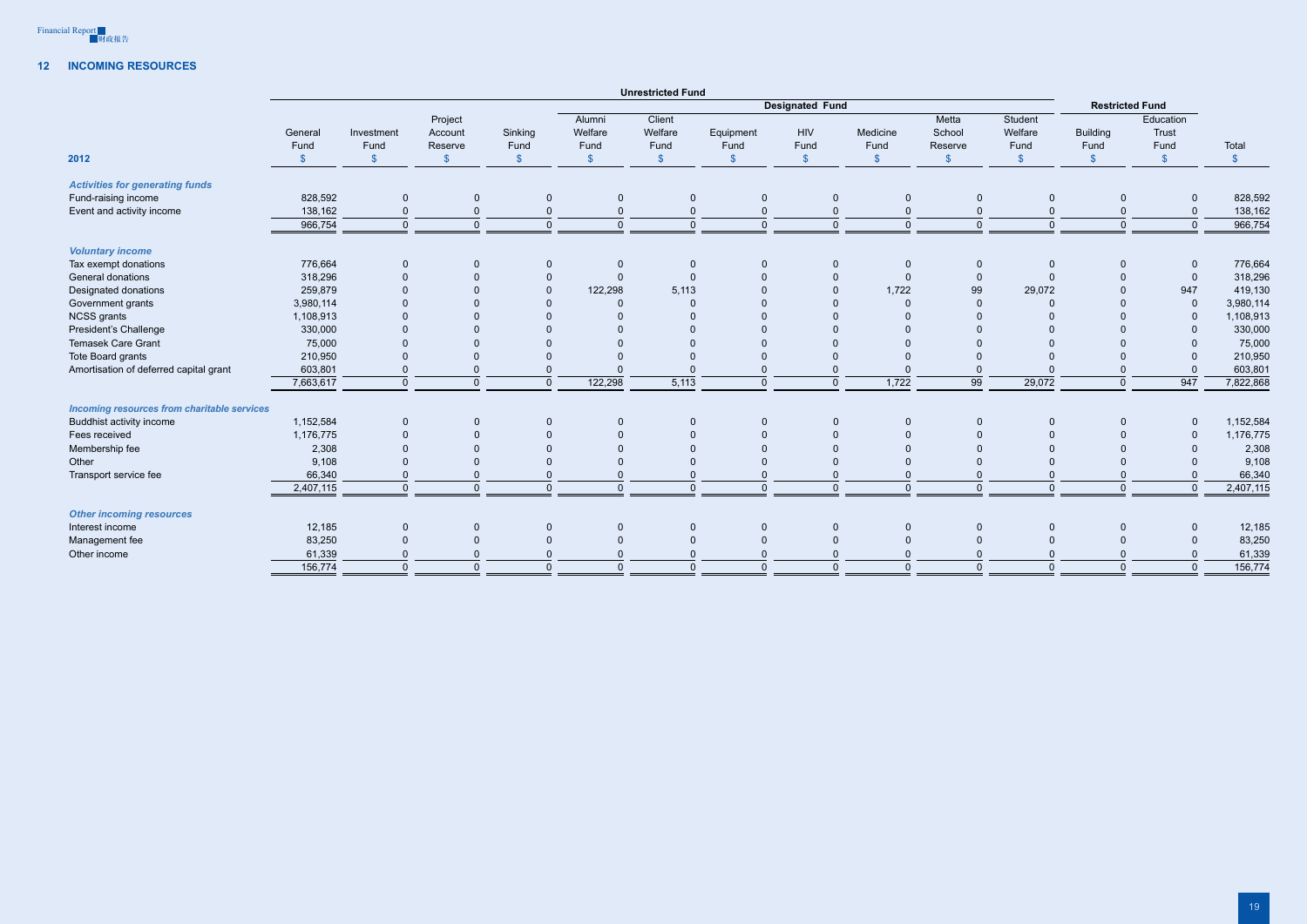

# **12 Incoming resources (Cont'd)**

|                                                    |              |                |                    |                        |                   | <b>Unrestricted Fund</b> |                |                         |                |                 |                        |                 |                    |               |
|----------------------------------------------------|--------------|----------------|--------------------|------------------------|-------------------|--------------------------|----------------|-------------------------|----------------|-----------------|------------------------|-----------------|--------------------|---------------|
|                                                    |              |                |                    | <b>Designated Fund</b> |                   |                          |                |                         |                |                 | <b>Restricted Fund</b> |                 |                    |               |
|                                                    | General      | Investment     | Project<br>Account | Sinking                | Alumni<br>Welfare | Client<br>Welfare        | Equipment      | <b>HIV</b>              | Medicine       | Metta<br>School | Student<br>Welfare     | <b>Building</b> | Education<br>Trust |               |
|                                                    | Fund         | Fund           | Reserve            | Fund                   | Fund              | Fund                     | Fund           | Fund                    | Fund           | Reserve         | Fund                   | Fund            | Fund               | Total         |
|                                                    | $\mathbb{S}$ | $\mathbb{S}$   | - \$               | $\mathbb{S}$           | $\mathbb{S}$      | $\mathbf{\$}$            | $\mathcal{S}$  | $\sqrt[6]{\frac{1}{2}}$ | $\mathbb{S}$   | $\mathcal{S}$   | <b>S</b>               | $\mathbb{S}$    | $\mathcal{S}$      | $\sqrt[6]{3}$ |
| 2011                                               |              |                |                    |                        |                   |                          |                |                         |                |                 |                        |                 |                    |               |
| <b>Activities for generating funds</b>             |              |                |                    |                        |                   |                          |                |                         |                |                 |                        |                 |                    |               |
| Fund-raising income                                | 1,023,649    | $\mathbf 0$    | $\mathbf 0$        | $\mathbf{0}$           | $\mathbf{0}$      | $\overline{0}$           | $\mathbf 0$    | $\mathbf 0$             | $\mathbf 0$    | $\mathbf 0$     | $\mathbf{0}$           | $\mathbf{0}$    | $\overline{0}$     | 1,023,649     |
| Event and activity income                          | 174,450      | $\mathbf 0$    | $\mathbf{0}$       | $\Omega$               | $\mathbf 0$       | $\Omega$                 | $\overline{0}$ | $\mathbf 0$             | $\overline{0}$ | $\Omega$        | $\overline{0}$         | $\Omega$        | $\overline{0}$     | 174,450       |
|                                                    | 1,198,099    | $\mathbf{0}$   | $\mathbf{0}$       | $\Omega$               | $\overline{0}$    | $\Omega$                 | $\Omega$       | $\overline{0}$          | $\overline{0}$ | $\mathbf{0}$    | $\Omega$               | $\mathbf{0}$    | $\overline{0}$     | 1,198,099     |
| <b>Voluntary income</b>                            |              |                |                    |                        |                   |                          |                |                         |                |                 |                        |                 |                    |               |
| Tax exempt donations                               | 899,113      | $\pmb{0}$      | $\mathbf 0$        | $\mathbf 0$            | $\overline{0}$    | $\overline{0}$           | $\mathbf 0$    | $\mathbf 0$             | $\overline{0}$ | $\mathbf 0$     | $\mathbf 0$            | $\mathbf{0}$    | $\mathbf 0$        | 899,113       |
| General donations                                  | 322,646      | $\mathbf 0$    | $\mathbf 0$        | $\pmb{0}$              | $\mathbf 0$       | $\Omega$                 | $\mathbf 0$    | $\mathbf 0$             | $\overline{0}$ | $\mathbf{0}$    | $\mathbf{0}$           | $\Omega$        | $\mathbf 0$        | 322,646       |
| Designated donations                               | 245,381      |                | $\Omega$           | $\mathbf{0}$           | 34,000            | 6,230                    | 12,122         | $\mathbf 0$             | 418            | (211)           | 50,035                 | $\Omega$        | $\overline{0}$     | 347,975       |
| Government grants                                  | 3,333,314    |                |                    |                        | $\Omega$          | $\Omega$                 | $\Omega$       | $\mathbf{0}$            | $\overline{0}$ | $\Omega$        | $\Omega$               | 436,301         | $\overline{0}$     | 3,769,615     |
| <b>NCSS</b> grants                                 | 697,801      |                | $\Omega$           |                        | $\Omega$          |                          |                | $\Omega$                | $\Omega$       |                 |                        | $\Omega$        | $\mathbf{0}$       | 697,801       |
| Tote Board grants                                  | 25,031       |                | $\Omega$           |                        |                   |                          |                | $\Omega$                | $\overline{0}$ |                 | ŋ                      | $\Omega$        | $\overline{0}$     | 25,031        |
| Amortisation of deferred capital grant             | 400,016      | $\Omega$       | $\mathbf{0}$       | $\Omega$               | $\Omega$          |                          |                | $\Omega$                | $\overline{0}$ |                 | $\Omega$               | $\Omega$        | $\overline{0}$     | 400,016       |
|                                                    | 5,923,302    | $\Omega$       | $\mathbf{0}$       | $\Omega$               | 34,000            | 6,230                    | 12,122         | $\mathbf{0}$            | 418            | (211)           | 50,035                 | 436,301         | $\overline{0}$     | 6,462,197     |
| <b>Incoming resources from charitable services</b> |              |                |                    |                        |                   |                          |                |                         |                |                 |                        |                 |                    |               |
| Buddhist activity income                           | 897,900      | $\mathbf 0$    | $\mathbf 0$        | $\Omega$               | $\mathbf{0}$      | $\Omega$                 | $\mathbf 0$    | $\mathbf 0$             | $\overline{0}$ | $\mathbf{0}$    | $\mathbf{0}$           | $\Omega$        | $\mathbf 0$        | 897,900       |
| Fees received                                      | 989,820      | $\Omega$       | $\mathbf{0}$       |                        | $\Omega$          | $\Omega$                 | $\Omega$       | $\Omega$                | $\Omega$       | $\Omega$        | $\Omega$               | $\Omega$        | $\mathbf 0$        | 989,820       |
| Membership fee                                     | 480          | $\Omega$       | $\mathbf{0}$       |                        | $\Omega$          | $\Omega$                 | $\Omega$       | $\mathbf{0}$            | $\Omega$       | $\Omega$        | $\Omega$               | $\Omega$        | $\overline{0}$     | 480           |
| Transport service fee                              | 66,082       | $\Omega$       | $\mathbf{0}$       | $\Omega$               | $\overline{0}$    | $\Omega$                 | $\Omega$       | $\mathbf{0}$            | $\overline{0}$ | $\Omega$        | $\Omega$               | $\mathbf{0}$    | $\overline{0}$     | 66,082        |
|                                                    | 1,954,282    | $\mathbf{0}$   | $\mathbf{0}$       | $\Omega$               | $\mathbf{0}$      | $\Omega$                 | $\Omega$       | $\overline{0}$          | $\overline{0}$ | $\Omega$        | $\Omega$               | $\mathbf{0}$    | $\overline{0}$     | 1,954,282     |
| <b>Other incoming resources</b>                    |              |                |                    |                        |                   |                          |                |                         |                |                 |                        |                 |                    |               |
| Interest income                                    | 15,282       | $\overline{0}$ | $\mathbf 0$        | $\Omega$               | $\Omega$          | $\Omega$                 | $\mathbf 0$    | $\mathbf 0$             | $\overline{0}$ | $\mathbf{0}$    | $\mathbf 0$            | $\Omega$        | $\overline{0}$     | 15,282        |
| Management fee                                     | 20,550       | $\Omega$       | $\mathbf{0}$       | $\Omega$               | $\Omega$          | $\Omega$                 | $\Omega$       | $\mathbf{0}$            | $\overline{0}$ | $\Omega$        | $\mathbf{0}$           | $\Omega$        | $\overline{0}$     | 20,550        |
| Other income                                       | 74,272       | $\Omega$       | $\mathbf{0}$       |                        | $\Omega$          | $\Omega$                 | $\Omega$       | $\mathbf{0}$            | $\overline{0}$ | $\Omega$        | $\Omega$               | $\Omega$        | $\overline{0}$     | 74,272        |
|                                                    | 110,104      | $\mathbf{0}$   | $\Omega$           | $\cap$                 | $\overline{0}$    | $\Omega$                 | $\Omega$       | $\Omega$                | $\Omega$       | $\Omega$        | $\Omega$               | $\Omega$        | $\overline{0}$     | 110,104       |
|                                                    |              |                |                    |                        |                   |                          |                |                         |                |                 |                        |                 |                    |               |

Donations-in-kind, mostly consumables are received during the year. However, the fair value of the assets received cannot be reasonably ascertained. Hence, the assets are not recognized in the books.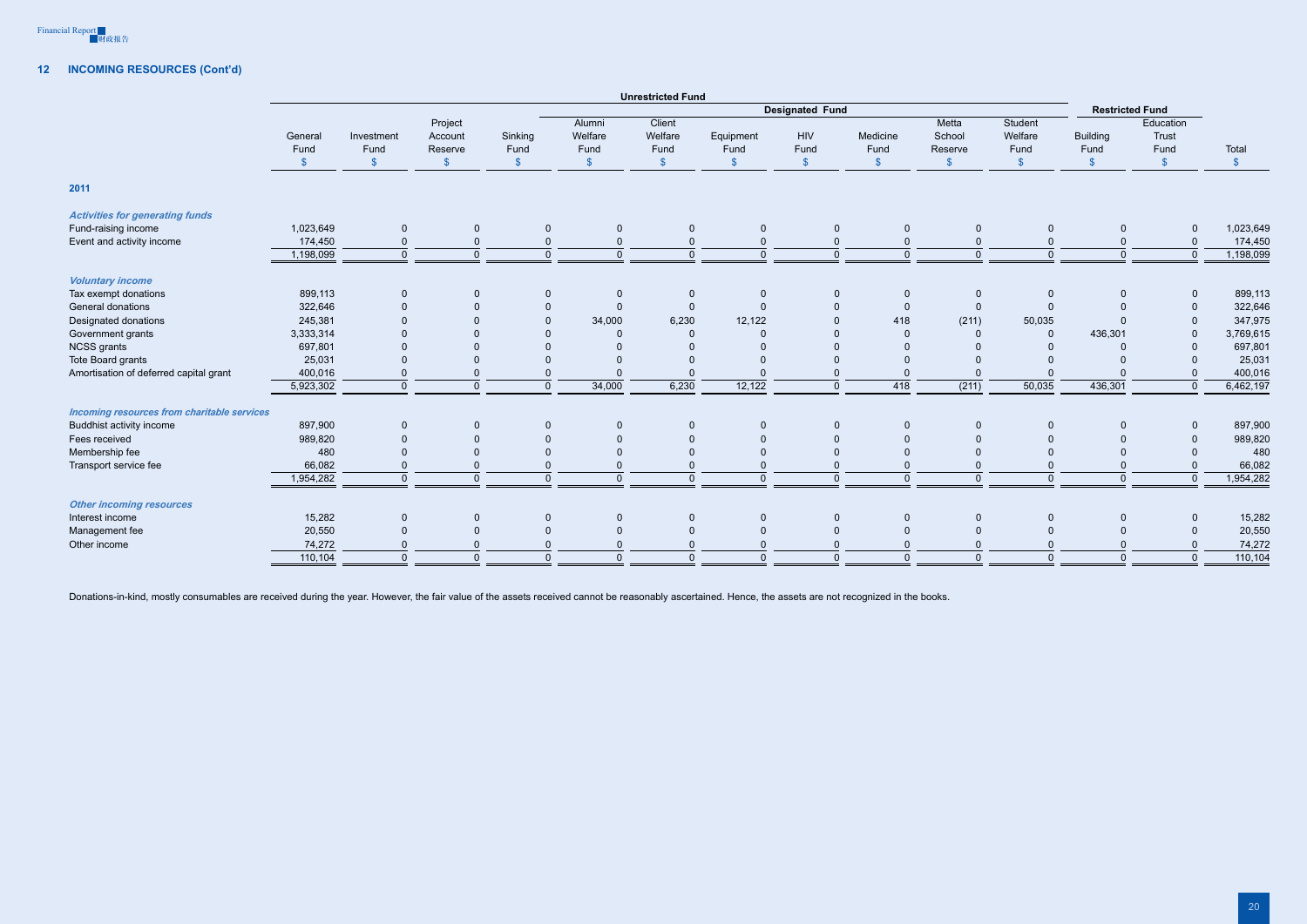

# **13 Resources expended**

|                                                   |                                 |                                    |                                   |                                 |              | <b>Unrestricted Fund</b>                  |                                   |                              |                                   |                                                |                                |                                         |                                                 |                       |
|---------------------------------------------------|---------------------------------|------------------------------------|-----------------------------------|---------------------------------|--------------|-------------------------------------------|-----------------------------------|------------------------------|-----------------------------------|------------------------------------------------|--------------------------------|-----------------------------------------|-------------------------------------------------|-----------------------|
|                                                   |                                 |                                    |                                   |                                 |              |                                           |                                   | <b>Designated Fund</b>       |                                   |                                                |                                | <b>Restricted Fund</b>                  |                                                 |                       |
| 2012                                              | General<br>Fund<br>$\mathbf{s}$ | Investment<br>Fund<br>$\mathbb{S}$ | Project<br><b>Account Reserve</b> | Sinking<br>Fund<br>$\mathbb{S}$ | Alumni<br>£. | Client<br>Welfare Fund Welfare Fund<br>\$ | Equipment<br>Fund<br>$\mathbb{S}$ | HIV<br>Fund                  | Medicine<br>Fund<br>$\mathcal{S}$ | <b>Metta School</b><br>Reserve<br>$\mathbb{S}$ | Student<br><b>Welfare Fund</b> | <b>Building</b><br>Fund<br>$\mathbf{s}$ | Education<br><b>Trust Fund</b><br>$\mathcal{S}$ | Total<br>$\mathbf{s}$ |
|                                                   |                                 |                                    |                                   |                                 |              |                                           |                                   | $\mathcal{S}$                |                                   |                                                |                                |                                         |                                                 |                       |
| <b>Cost of generating funds</b>                   |                                 |                                    |                                   |                                 |              |                                           |                                   |                              |                                   |                                                |                                |                                         |                                                 |                       |
| Fund-raising expenditure                          | 199,368                         | $\overline{0}$                     | $\mathbf 0$                       | 0                               | $\mathbf 0$  | $\overline{0}$                            | 0                                 | $\mathbf 0$                  | $\mathbf 0$                       | $\mathbf{0}$                                   | $\mathbf 0$                    | $\mathbf{0}$                            | $\mathbf 0$                                     | 199,368               |
| Event and activity expense                        | 101,250                         | $\Omega$                           | $\Omega$                          | $\mathbf{0}$                    | $\Omega$     | $\Omega$                                  | $\Omega$                          | $\Omega$                     | $\Omega$                          | $\Omega$                                       | $\Omega$                       | $\Omega$                                | $\overline{0}$                                  | 101,250               |
| Donation expense                                  | 18,250                          | $\Omega$                           | $\Omega$                          | 0                               | $\Omega$     | $\overline{0}$                            |                                   |                              |                                   |                                                |                                | $\Omega$                                | $\overline{0}$                                  | 18,250                |
| Designated expenses                               | 404,605                         | $\Omega$                           | $\mathbf{0}$                      | $\Omega$                        | 85,841       | 1,051                                     | 4,623                             |                              |                                   | $\Omega$                                       | 8,729                          | 371                                     | $\mathbf 0$                                     | 505,220               |
|                                                   | 723,473                         | $\overline{0}$                     | $\mathbf{0}$                      | $\mathbf{0}$                    | 85,841       | 1,051                                     | 4,623                             | $\Omega$                     | $\Omega$                          |                                                | 8,729                          | $\overline{371}$                        | $\overline{0}$                                  | 824,088               |
| <b>Cost of charitable activities</b>              |                                 |                                    |                                   |                                 |              |                                           |                                   |                              |                                   |                                                |                                |                                         |                                                 |                       |
| Buddhist activity expense                         | 377,561                         |                                    |                                   |                                 | $\mathbf 0$  |                                           |                                   |                              | 0                                 | $\mathbf 0$                                    | $\mathbf 0$                    | $\mathbf 0$                             | $\mathbf 0$                                     | 377,561               |
|                                                   | 755,136                         | $\mathbf 0$<br>$\overline{0}$      | $\mathbf 0$<br>$\mathbf 0$        | $\mathbf 0$<br>$\mathbf 0$      | $\mathbf 0$  | $\overline{0}$<br>$\overline{0}$          | 0<br>$\Omega$                     | $\mathbf{0}$<br>$\mathbf{0}$ | $\mathbf{0}$                      | $\mathbf{0}$                                   | $\mathbf{0}$                   | $\Omega$                                | $\mathbf 0$                                     |                       |
| Depreciation                                      |                                 |                                    |                                   |                                 |              |                                           |                                   |                              |                                   |                                                |                                |                                         |                                                 | 755,136               |
| Direct activity expenses                          |                                 |                                    |                                   |                                 |              |                                           |                                   |                              |                                   |                                                |                                |                                         |                                                 |                       |
| - Meals and refreshments                          | 62,510                          | $\Omega$                           | $\mathbf 0$                       | 0                               |              | -0                                        |                                   |                              |                                   |                                                |                                |                                         | $\mathbf 0$                                     | 62,510                |
| - Medical and physical aids                       | 20,794                          | $\Omega$                           | $\Omega$                          | $\Omega$                        |              | $\Omega$                                  | $\Omega$                          |                              |                                   | $\Omega$                                       |                                | $\Omega$                                | $\mathbf 0$                                     | 20,794                |
| - Medical professional fee                        | 245,716                         |                                    |                                   |                                 |              | $\Omega$                                  |                                   |                              |                                   | $\Omega$                                       |                                | $\Omega$                                | $\Omega$                                        | 245,716               |
| - Other expense                                   | 8,604                           | $\Omega$                           |                                   |                                 |              | $\Omega$                                  |                                   |                              |                                   | $\Omega$                                       |                                | $\Omega$                                | $\mathbf{0}$                                    | 8,604                 |
| - Outings and activities                          | 3,082                           |                                    |                                   |                                 |              |                                           |                                   |                              |                                   | $\Omega$                                       |                                |                                         | $\Omega$                                        | 3,082                 |
| - Training and teaching materials                 | 13,361                          |                                    |                                   |                                 |              |                                           |                                   |                              |                                   | $\Omega$                                       |                                |                                         | $\mathbf 0$                                     | 13,361                |
| - Transportation                                  | 143,791                         | $\Omega$                           |                                   | $\Omega$                        |              | $\Omega$                                  |                                   |                              |                                   | $\Omega$                                       |                                | $\Omega$                                | $\overline{0}$                                  | 143,791               |
| - Uniform                                         | 2,931                           | $\Omega$                           |                                   | 0                               |              | $\Omega$                                  |                                   |                              |                                   | $\Omega$                                       |                                | $\mathbf{0}$                            | $\overline{0}$                                  | 2,931                 |
| Public education                                  | 10,566                          | $\mathbf 0$                        | $\Omega$                          | $\Omega$                        | $\Omega$     | $\mathbf{0}$                              | $\Omega$                          | $\Omega$                     | $\Omega$                          | $\Omega$                                       |                                | $\Omega$                                | $\mathbf{0}$                                    | 10,566                |
| Rental                                            |                                 |                                    |                                   |                                 |              |                                           |                                   |                              |                                   |                                                |                                |                                         |                                                 |                       |
|                                                   |                                 |                                    |                                   |                                 |              |                                           |                                   |                              |                                   |                                                |                                |                                         |                                                 |                       |
| - Building                                        | 1,145,188                       | $\overline{0}$                     | 0                                 | 0                               | 0            | $\overline{0}$                            | 0                                 | $\mathbf 0$                  | $\mathbf 0$                       | $\mathbf 0$                                    | 0                              | $\mathbf 0$                             | $\mathbf 0$                                     | 1,145,188             |
| - Equipment                                       | 33,231                          | $\mathbf 0$                        | $\Omega$                          | $\mathbf 0$                     | $\mathbf{0}$ | $\overline{0}$                            | $\Omega$                          | $\mathbf 0$                  | $\mathbf 0$                       | $\mathbf{0}$                                   | $\mathbf{0}$                   | $\mathbf{0}$                            | $\mathbf 0$                                     | 33,231                |
| Staff costs                                       |                                 |                                    |                                   |                                 |              |                                           |                                   |                              |                                   |                                                |                                |                                         |                                                 |                       |
| - CPF/SDL and levy                                | 651,736                         | $\Omega$                           | $\Omega$                          | $\mathbf 0$                     | $\Omega$     | - 0                                       |                                   | $\Omega$                     | $\Omega$                          | $\Omega$                                       |                                | $\Omega$                                | $\mathbf{0}$                                    | 651,736               |
| - Medical                                         | 51,180                          | $\Omega$                           |                                   | $\Omega$                        |              | $\Omega$                                  |                                   | $\Omega$                     |                                   | $\Omega$                                       |                                | $\Omega$                                | $\mathbf{0}$                                    | 51,180                |
| - Salaries and bonus                              | 4,693,971                       | $\Omega$                           |                                   | $\Omega$                        |              |                                           |                                   | $\Omega$                     |                                   | $\Omega$                                       |                                |                                         | $\Omega$                                        | 4,693,971             |
| - Temporary service                               | 6,605                           | $\Omega$                           |                                   |                                 |              |                                           |                                   | $\Omega$                     |                                   | $\Omega$                                       |                                |                                         |                                                 | 6,605                 |
| - Transportation                                  | 4,789                           | $\Omega$                           |                                   | $\Omega$                        |              |                                           |                                   | $\Omega$                     |                                   | $\Omega$                                       |                                | $\Omega$                                |                                                 | 4,789                 |
| - Un-utilised leave                               | 35,605                          | $\Omega$                           |                                   | $\Omega$                        |              | $\Omega$                                  |                                   | $\Omega$                     |                                   | $\Omega$                                       |                                | $\Omega$                                | $\overline{0}$                                  | 35,605                |
| - Welfare and training                            | 136,812                         | $\overline{0}$                     |                                   | $\Omega$                        | $\Omega$     | $\mathbf{0}$                              |                                   | $\Omega$                     | $\Omega$                          | $\Omega$                                       |                                | $\Omega$                                | $\mathbf{0}$                                    | 136,812               |
| Upkeep, repairs and maintenance                   |                                 |                                    |                                   |                                 |              |                                           |                                   |                              |                                   |                                                |                                |                                         |                                                 |                       |
| - Equipment                                       | 20,704                          | $\Omega$                           |                                   | 0                               | $\Omega$     | $\Omega$                                  |                                   | $\Omega$                     |                                   | $\mathbf{0}$                                   |                                | $\Omega$                                | $\mathbf 0$                                     | 20,704                |
| - General                                         | 148,929                         | $\Omega$                           |                                   | $\Omega$                        |              |                                           |                                   | $\Omega$                     |                                   | $\mathbf{0}$                                   |                                | $\Omega$                                | $\Omega$                                        | 148,929               |
|                                                   |                                 | $\Omega$                           |                                   | $\Omega$                        | $\Omega$     | $\Omega$                                  |                                   | $\Omega$                     | $\Omega$                          | $\Omega$                                       |                                | $\Omega$                                | $\Omega$                                        |                       |
| - Motor vehicles                                  | 89,249                          |                                    | $\Omega$                          |                                 |              |                                           |                                   |                              |                                   |                                                | $\Omega$                       |                                         |                                                 | 89,249                |
| Utilities                                         | 439,461                         | $\mathbf 0$                        | 0                                 |                                 | O            |                                           |                                   | 0                            |                                   | $\Omega$                                       |                                | $\Omega$                                | $\mathbf 0$                                     | 439,461               |
| Others                                            |                                 |                                    |                                   |                                 |              |                                           |                                   |                              |                                   |                                                |                                |                                         |                                                 |                       |
| - General expenses                                | 18,024                          | $\Omega$                           | 0                                 | $\mathbf{0}$                    | $\Omega$     | $\Omega$                                  |                                   | $\Omega$                     | $\Omega$                          | $\Omega$                                       |                                | $\Omega$                                |                                                 | 18,024                |
| - License and subscription                        | 5,290                           | $\Omega$                           | $\Omega$                          | $\Omega$                        | $\Omega$     | $\Omega$                                  |                                   | $\Omega$                     | $\Omega$                          | $\Omega$                                       |                                | $\Omega$                                |                                                 | 5,290                 |
| - Meeting expenses                                | 8,662                           | $\Omega$                           |                                   |                                 |              |                                           |                                   | $\Omega$                     |                                   | $\Omega$                                       |                                | $\Omega$                                |                                                 | 8,662                 |
| - Overseas travel                                 | 1,450                           | $\Omega$                           |                                   |                                 |              |                                           |                                   | $\Omega$                     |                                   | $\Omega$                                       |                                |                                         |                                                 | 1,450                 |
| - Printing, stationery and postage                | 47,282                          |                                    |                                   |                                 |              |                                           |                                   | $\Omega$                     |                                   | $\Omega$                                       |                                |                                         | $\Omega$                                        | 47,282                |
| - Telecommunication                               | 75,175                          | $\Omega$                           |                                   |                                 |              |                                           |                                   | $\Omega$                     |                                   | $\Omega$                                       |                                |                                         | $\Omega$                                        | 75,175                |
|                                                   | 9,257,395                       | $\overline{0}$                     | $\Omega$                          | $\Omega$                        | $\Omega$     | $\Omega$                                  | $\Omega$                          | $\mathbf 0$                  | $\Omega$                          | $\Omega$                                       | $\Omega$                       | $\mathbf{0}$                            | $\mathbf{0}$                                    | 9,257,395             |
|                                                   |                                 |                                    |                                   |                                 |              |                                           |                                   |                              |                                   |                                                |                                |                                         |                                                 |                       |
| <b>Governance and other administrative costs</b>  |                                 |                                    |                                   |                                 |              |                                           |                                   |                              |                                   |                                                |                                |                                         |                                                 |                       |
| Audit fees                                        | 18,300                          | $\mathbf 0$                        | $\mathbf 0$                       | 0                               | 0            | $\overline{0}$                            | 0                                 |                              |                                   |                                                | $\mathbf 0$                    |                                         | $\mathbf 0$                                     | 18,300                |
| Bank charges                                      | 2,305                           | $\overline{0}$                     | $\Omega$                          | $\Omega$                        |              | $\overline{0}$                            | $\Omega$                          | $\Omega$                     | $\Omega$                          |                                                | $\Omega$                       | $\Omega$                                | $\overline{0}$                                  | 2,305                 |
| Cost of goods sold                                | 15,890                          |                                    | $\Omega$                          |                                 |              | $\Omega$                                  |                                   |                              |                                   |                                                |                                |                                         | $\Omega$                                        | 15,890                |
| Loss on disposal of property, plant and equipment | 2,157                           |                                    | $\Omega$                          |                                 |              | $\Omega$                                  |                                   |                              |                                   |                                                |                                |                                         | $\Omega$                                        | 2,157                 |
| Newspapers and periodicals                        | 1,238                           |                                    |                                   |                                 |              |                                           |                                   |                              |                                   |                                                |                                |                                         | $\Omega$                                        | 1,238                 |
| Other professional fees                           | 34,194                          |                                    |                                   |                                 |              |                                           |                                   |                              |                                   |                                                |                                |                                         | $\overline{0}$                                  | 34,194                |
| Property, plant and equipment expensed            | 40,143                          |                                    |                                   |                                 |              |                                           |                                   |                              |                                   |                                                |                                |                                         | $\Omega$                                        | 40,143                |
| Property, plant and equipment insurance           | 4,225                           |                                    |                                   |                                 |              |                                           |                                   |                              |                                   |                                                |                                |                                         | $\Omega$                                        | 4,225                 |
| Provision for bad debts                           | 2,148                           | $\Omega$                           | $\Omega$                          |                                 |              | $\Omega$                                  |                                   |                              |                                   |                                                |                                | $\Omega$                                | $\overline{0}$                                  | 2,148                 |
| Recruitment                                       | 7,187                           | $\overline{0}$                     | $\Omega$                          |                                 |              | $\Omega$                                  |                                   |                              |                                   |                                                |                                | $\Omega$                                | $\overline{0}$                                  | 7,187                 |
|                                                   |                                 |                                    | $\Omega$                          |                                 |              | $\Omega$                                  | <sup>n</sup>                      | $\Omega$                     |                                   | $\cap$                                         |                                | $\Omega$                                |                                                 |                       |
|                                                   | 127,787                         | $\overline{0}$                     |                                   |                                 |              |                                           |                                   |                              |                                   |                                                |                                |                                         | $\Omega$                                        | 127,787               |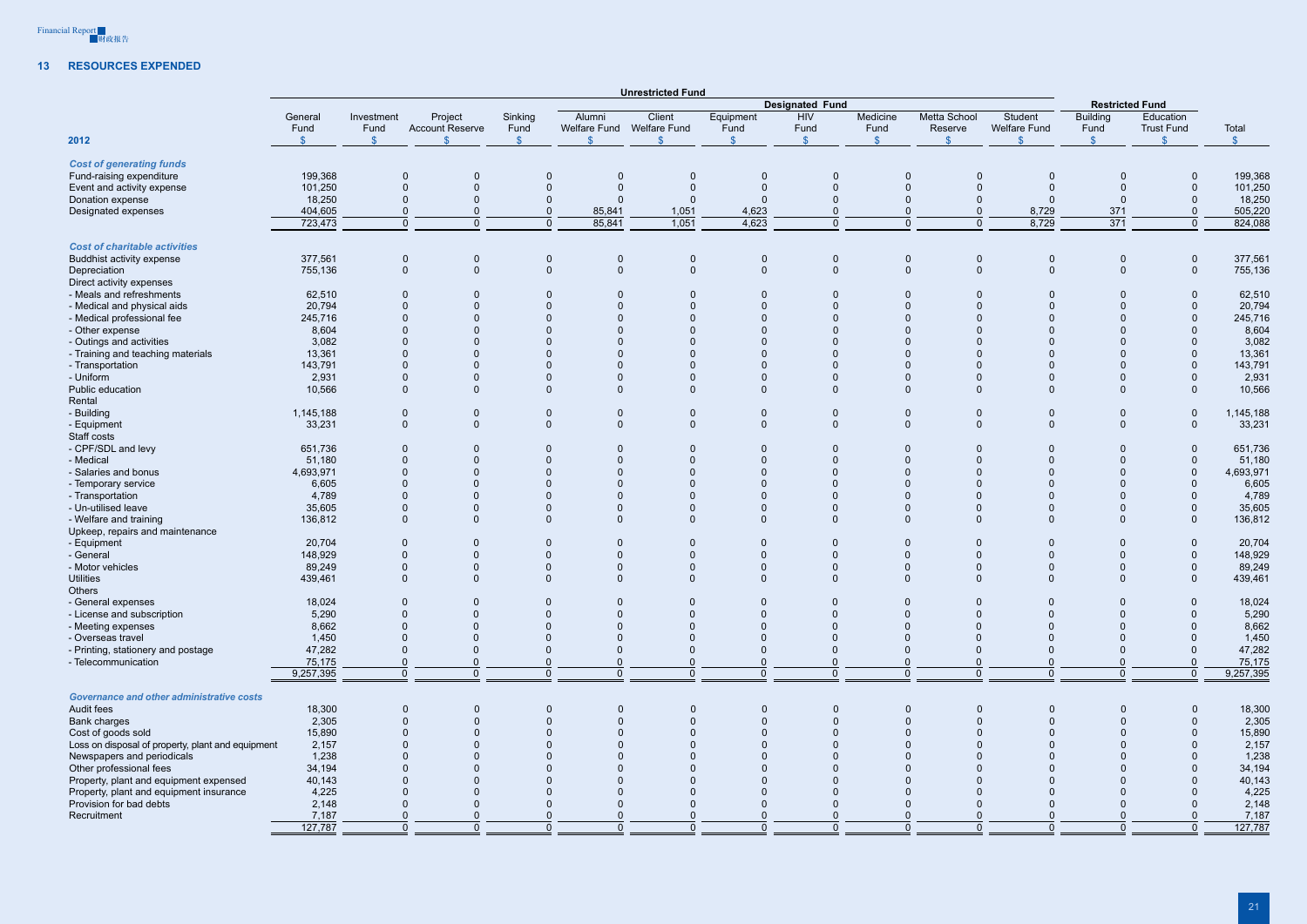

### **13 Resources expended**

|                                                   |                    |                          |                                   |                 |                      | <b>Unrestricted Fund</b>            |                        |               |                                                      |                                |                                |                         |                                |                         |
|---------------------------------------------------|--------------------|--------------------------|-----------------------------------|-----------------|----------------------|-------------------------------------|------------------------|---------------|------------------------------------------------------|--------------------------------|--------------------------------|-------------------------|--------------------------------|-------------------------|
|                                                   |                    |                          |                                   |                 |                      |                                     | <b>Designated Fund</b> |               |                                                      |                                |                                | <b>Restricted Fund</b>  |                                |                         |
|                                                   | General<br>Fund    | Investment<br>Fund       | Project<br><b>Account Reserve</b> | Sinking<br>Fund | Alumni               | Client<br>Welfare Fund Welfare Fund | Equipment<br>Fund      | HIV<br>Fund   | Medicine<br>Fund                                     | <b>Metta School</b><br>Reserve | Student<br><b>Welfare Fund</b> | <b>Building</b><br>Fund | Education<br><b>Trust Fund</b> | Total                   |
| 2011                                              | $\frac{1}{2}$      | $\sqrt[6]{3}$            | $\mathbb{S}$                      | $\frac{1}{2}$   | \$                   | $\mathcal{S}$                       | $\sqrt[6]{3}$          | $\frac{1}{2}$ | $\sqrt[6]{3}$                                        | $\sqrt{2}$                     |                                | $\sqrt[6]{3}$           | $\mathcal{S}$                  | $\sqrt[6]{\frac{1}{2}}$ |
| <b>Cost of generating funds</b>                   |                    |                          |                                   |                 |                      |                                     |                        |               |                                                      |                                |                                |                         |                                |                         |
| Fund-raising expenditure                          | 206,473            | $\mathbf 0$              | $\mathbf 0$                       | 0               | $\mathbf 0$          | $\overline{0}$                      | $\Omega$               |               | $\Omega$<br>$\mathbf 0$                              | $\mathbf{0}$                   | $\mathbf 0$                    |                         | $\mathbf 0$                    | 206,473                 |
| Event and activity expense                        | 123,765            | $\overline{0}$           | $\Omega$                          | $\mathbf 0$     | $\Omega$             | $\Omega$                            | $\Omega$               |               | $\Omega$                                             | $\Omega$                       |                                | $\Omega$                | $\overline{0}$                 | 123,765                 |
| Donation expense                                  | 15,689             | $\Omega$                 | $\Omega$                          | $\Omega$        | $\Omega$             | $\Omega$                            |                        |               | $\Omega$                                             | $\Omega$                       | $\Omega$                       |                         | $\overline{0}$                 | 15,689                  |
| Designated expenses                               | 97,889             | $\overline{0}$           | $\Omega$                          | $\mathbf{0}$    | 40,765               | 8,930                               |                        |               | 150                                                  | $\mathbf{0}$                   | 70,432                         | 485,472                 | $\overline{0}$                 | 703,638                 |
|                                                   | 443,816            | $\overline{0}$           | $\mathbf{0}$                      | $\Omega$        | 40,765               | 8,930                               | $\Omega$               |               | $\overline{150}$<br>$\Omega$                         | $\Omega$                       | 70,432                         | 485,472                 | $\overline{0}$                 | 1,049,565               |
| <b>Cost of charitable activities</b>              |                    |                          |                                   |                 |                      |                                     |                        |               |                                                      |                                |                                |                         |                                |                         |
| Buddhist activity expense                         | 286,246            | $\mathbf 0$              | $\mathbf 0$                       | $\mathbf 0$     | $\mathbf 0$          | $\overline{0}$                      | 0                      |               | $\mathbf 0$<br>0                                     | $\mathbf 0$                    | $\mathbf 0$                    | $\mathbf 0$             | $\mathbf 0$                    | 286,246                 |
| Depreciation                                      | 518,405            | $\overline{0}$           | $\mathbf{0}$                      | $\mathbf 0$     | $\mathbf{0}$         | $\overline{0}$                      | $\Omega$               |               | $\mathbf{0}$<br>$\mathbf{0}$                         | $\Omega$                       | $\Omega$                       | $\Omega$                | $\overline{0}$                 | 518,405                 |
| Direct activity expenses                          |                    |                          |                                   |                 |                      |                                     |                        |               |                                                      |                                |                                |                         |                                |                         |
| - Meals and refreshments                          | 59,290             | $\overline{0}$           | $\mathbf{0}$                      | 0               | $\Omega$             | $\overline{0}$                      |                        |               |                                                      | $\mathbf{0}$                   |                                | $\Omega$                | $\mathbf 0$                    | 59,290                  |
| - Medical and physical aids                       | 9,062              | $\Omega$                 | $\mathbf{0}$                      | $\mathbf{0}$    | $\Omega$             | $\Omega$                            |                        |               |                                                      | $\Omega$                       |                                |                         | $\overline{0}$                 | 9,062                   |
| - Medical professional fee                        | 236,293            |                          | $\Omega$                          |                 |                      | $\Omega$                            |                        |               |                                                      |                                |                                |                         | $\overline{0}$                 | 236,293                 |
|                                                   |                    | $\Omega$                 |                                   |                 |                      | $\Omega$                            |                        |               |                                                      | $\Omega$                       |                                |                         | $\Omega$                       |                         |
| - Other expense                                   | 2,573              |                          |                                   |                 |                      |                                     |                        |               |                                                      |                                |                                |                         |                                | 2,573                   |
| - Outings and activities                          | 1,895              |                          |                                   |                 |                      |                                     |                        |               |                                                      |                                |                                |                         | $\Omega$                       | 1,895                   |
| - Training and teaching materials                 | 8,598              | $\Omega$                 |                                   |                 |                      | $\Omega$                            |                        |               |                                                      | $\Omega$                       |                                |                         | $\overline{0}$                 | 8,598                   |
| - Transportation                                  | 146,128            | $\Omega$                 |                                   | $\Omega$        |                      | $\Omega$                            |                        |               |                                                      | $\Omega$                       |                                | $\Omega$                | $\mathbf 0$                    | 146,128                 |
| - Uniform                                         | 10,695             | $\Omega$                 | $\Omega$                          | $\Omega$        |                      | $\Omega$                            | $\Omega$               |               | $\Omega$                                             | $\Omega$                       |                                | $\Omega$                | $\mathbf 0$                    | 10,695                  |
| Public education                                  | 12,373             | $\mathbf 0$              | $\Omega$                          | $\Omega$        | $\Omega$             | $\overline{0}$                      | $\Omega$               |               | $\Omega$<br>$\Omega$                                 | $\Omega$                       |                                | $\Omega$                | $\mathbf 0$                    | 12,373                  |
| Rental                                            |                    |                          |                                   |                 |                      |                                     |                        |               |                                                      |                                |                                |                         |                                |                         |
| - Building                                        | 1,142,218          | $\mathbf 0$              | $\mathbf 0$                       | $\mathbf 0$     | 0                    | $\overline{0}$                      | 0                      |               | $\mathbf 0$<br>$\mathbf 0$                           | $\mathbf 0$                    | 0                              | $\mathbf{0}$            | $\mathbf 0$                    | 1,142,218               |
| - Equipment                                       | 33,999             | $\mathbf 0$              | $\Omega$                          | $\mathbf{0}$    | $\Omega$             | $\overline{0}$                      | $\Omega$               |               | $\Omega$<br>$\Omega$                                 | $\Omega$                       | $\Omega$                       | $\Omega$                | $\mathbf 0$                    | 33,999                  |
| Staff costs                                       |                    |                          |                                   |                 |                      |                                     |                        |               |                                                      |                                |                                |                         |                                |                         |
| - CPF/SDL and levy                                | 522,081            | $\overline{0}$           |                                   | 0               |                      | $\Omega$                            |                        |               | $\Omega$                                             | $\Omega$                       |                                | $\Omega$                | $\Omega$                       | 522,081                 |
| - Medical                                         | 42,242             | $\Omega$                 |                                   | 0               |                      | $\mathbf{0}$                        |                        |               |                                                      | $\Omega$                       |                                |                         | $\mathbf 0$                    | 42,242                  |
| - Salaries and bonus                              | 3,870,886          | $\overline{0}$           |                                   | $\Omega$        |                      |                                     |                        |               |                                                      | $\Omega$                       |                                | $\Omega$                | $\mathbf 0$                    | 3,870,886               |
| - Temporary service                               | 4,601              | $\Omega$                 |                                   | $\Omega$        |                      | $\Omega$                            |                        |               | $\Omega$                                             | $\Omega$                       |                                | $\Omega$                | $\Omega$                       | 4,601                   |
| - Transportation                                  | 3,347              | $\Omega$                 |                                   | $\Omega$        | $\Omega$             | $\Omega$                            | $\Omega$               |               | $\Omega$                                             | $\Omega$                       |                                | $\Omega$                | $\Omega$                       | 3,347                   |
| - Welfare and Training                            | 143,464            | $\Omega$                 | $\Omega$                          | $\Omega$        | $\Omega$             | $\Omega$                            | $\Omega$               |               | $\Omega$<br>$\Omega$                                 | $\Omega$                       |                                | $\Omega$                | $\mathbf 0$                    | 143,464                 |
| Upkeep, repairs and maintenance                   |                    |                          |                                   |                 |                      |                                     |                        |               |                                                      |                                |                                |                         |                                |                         |
| - Equipment                                       | 24,974             | $\mathbf 0$              | $\Omega$                          | $\mathbf 0$     | $\Omega$             | $\overline{0}$                      |                        |               | $\Omega$<br>$\mathbf{0}$                             | $\mathbf{0}$                   |                                | $\mathbf{0}$            | $\mathbf 0$                    | 24,974                  |
| - General                                         | 180,254            | $\Omega$                 |                                   | $\Omega$        | $\Omega$             | $\Omega$                            |                        |               | $\Omega$                                             | $\Omega$                       |                                | $\Omega$                | $\mathbf 0$                    | 180,254                 |
| - Motor vehicles                                  | 80,021             | $\Omega$                 |                                   | 0               |                      | $\Omega$                            |                        |               | $\Omega$                                             | $\Omega$                       |                                | $\Omega$                | $\Omega$                       | 80,021                  |
| <b>Utilities</b>                                  | 324,179            | $\overline{0}$           | $\Omega$                          | $\Omega$        | $\Omega$             | $\Omega$                            | $\Omega$               |               | $\Omega$<br>$\Omega$                                 | $\Omega$                       | $\Omega$                       | $\Omega$                | $\mathbf{0}$                   | 324,179                 |
| Others                                            |                    |                          |                                   |                 |                      |                                     |                        |               |                                                      |                                |                                |                         |                                |                         |
|                                                   |                    |                          |                                   |                 |                      |                                     |                        |               |                                                      |                                |                                |                         |                                |                         |
| - General expenses                                | 34,015             | $\mathbf 0$              | 0                                 |                 | $\Omega$             |                                     | $\Omega$               |               | $\Omega$<br>$\Omega$                                 | 0                              |                                | $\Omega$<br>$\Omega$    | $\mathbf 0$<br>$\Omega$        | 34,015                  |
| - License and subscription                        | 5,261              | $\Omega$                 | $\Omega$                          | $\Omega$        |                      | $\Omega$                            |                        |               | $\Omega$                                             | $\Omega$                       |                                |                         |                                | 5,261                   |
| - Meeting expenses                                | 6,109              | $\Omega$                 |                                   |                 |                      |                                     |                        |               | $\Omega$                                             | $\Omega$                       |                                |                         |                                | 6,109                   |
| - Overseas travel                                 | 3,564              | $\Omega$                 |                                   |                 |                      |                                     |                        |               | $\Omega$                                             | $\Omega$                       |                                |                         |                                | 3,564                   |
| - Printing, stationery and postage                | 43,885             |                          |                                   |                 |                      |                                     |                        |               |                                                      | $\Omega$                       |                                |                         |                                | 43,885                  |
| - Telecommunication                               | 63,246             | $\Omega$                 |                                   |                 |                      |                                     |                        |               | $\Omega$                                             | $\Omega$                       |                                | $\Omega$                |                                | 63,246                  |
| - Utensils                                        | 1,642<br>7,821,546 | $\Omega$<br>$\mathbf{0}$ | $\Omega$<br>$\Omega$              | $\Omega$        | $\Omega$<br>$\Omega$ | $\Omega$<br>$\Omega$                | $\Omega$               |               | $\mathbf{0}$<br>$\Omega$<br>$\mathbf{0}$<br>$\Omega$ | $\Omega$<br>$\Omega$           | $\Omega$                       | $\Omega$<br>$\Omega$    | $\Omega$<br>$\mathbf{0}$       | 1,642<br>7,821,546      |
|                                                   |                    |                          |                                   |                 |                      |                                     |                        |               |                                                      |                                |                                |                         |                                |                         |
| <b>Governance and other administrative costs</b>  |                    |                          |                                   |                 |                      |                                     |                        |               |                                                      |                                |                                |                         |                                |                         |
| Audit fees                                        | 22,480             | $\mathbf 0$              | $\mathbf{0}$                      | 0               | $\mathbf{0}$         | $\mathbf 0$                         | 0                      |               | $\Omega$<br>$\Omega$                                 | $\mathbf{0}$                   | $\mathbf 0$                    |                         | $\mathbf 0$                    | 22,480                  |
| Bank charges                                      | 14,693             | $\Omega$                 | $\mathbf{0}$                      | $\Omega$        |                      | $\overline{0}$                      | $\Omega$               |               | $\Omega$                                             |                                |                                |                         | $\Omega$                       | 14,693                  |
| Cost of goods sold                                | 17,448             |                          | $\Omega$                          |                 |                      | $\Omega$                            |                        |               |                                                      |                                |                                |                         | $\overline{0}$                 | 17,448                  |
| Loss on disposal of property, plant and equipment | 517                |                          | $\Omega$                          |                 |                      |                                     |                        |               |                                                      |                                |                                |                         | $\Omega$                       | 517                     |
| Newspapers and periodicals                        | 2,234              |                          |                                   |                 |                      |                                     |                        |               |                                                      |                                |                                |                         | $\mathbf 0$                    | 2,234                   |
| Other professional fees                           | 33,772             |                          |                                   |                 |                      |                                     |                        |               |                                                      |                                |                                |                         | $\mathbf 0$                    | 33,772                  |
| Property, plant and equipment expensed            | 28,900             |                          |                                   |                 |                      |                                     |                        |               |                                                      |                                |                                |                         | $\Omega$                       | 28,900                  |
| Property, plant and equipment insurance           | 6,101              |                          |                                   |                 |                      |                                     |                        |               |                                                      |                                |                                |                         | $\Omega$                       | 6,101                   |
| Receivables written off                           | 4,620              | $\Omega$                 | $\Omega$                          |                 |                      | $\Omega$                            | $\Omega$               |               |                                                      |                                |                                | $\Omega$                | $\overline{0}$                 | 4,620                   |
| Recruitment                                       | 7,406              | $\overline{0}$           | $\Omega$                          |                 |                      | $\overline{0}$                      | $\mathbf{0}$           |               |                                                      |                                |                                | $\mathbf{0}$            | $\overline{0}$                 | 7,406                   |
|                                                   | 138,171            | $\Omega$                 | $\Omega$                          | $\Omega$        | $\Omega$             | $\Omega$                            | $\Omega$               |               | $\Omega$                                             | $\Omega$                       |                                | $\Omega$                | $\Omega$                       | 138,171                 |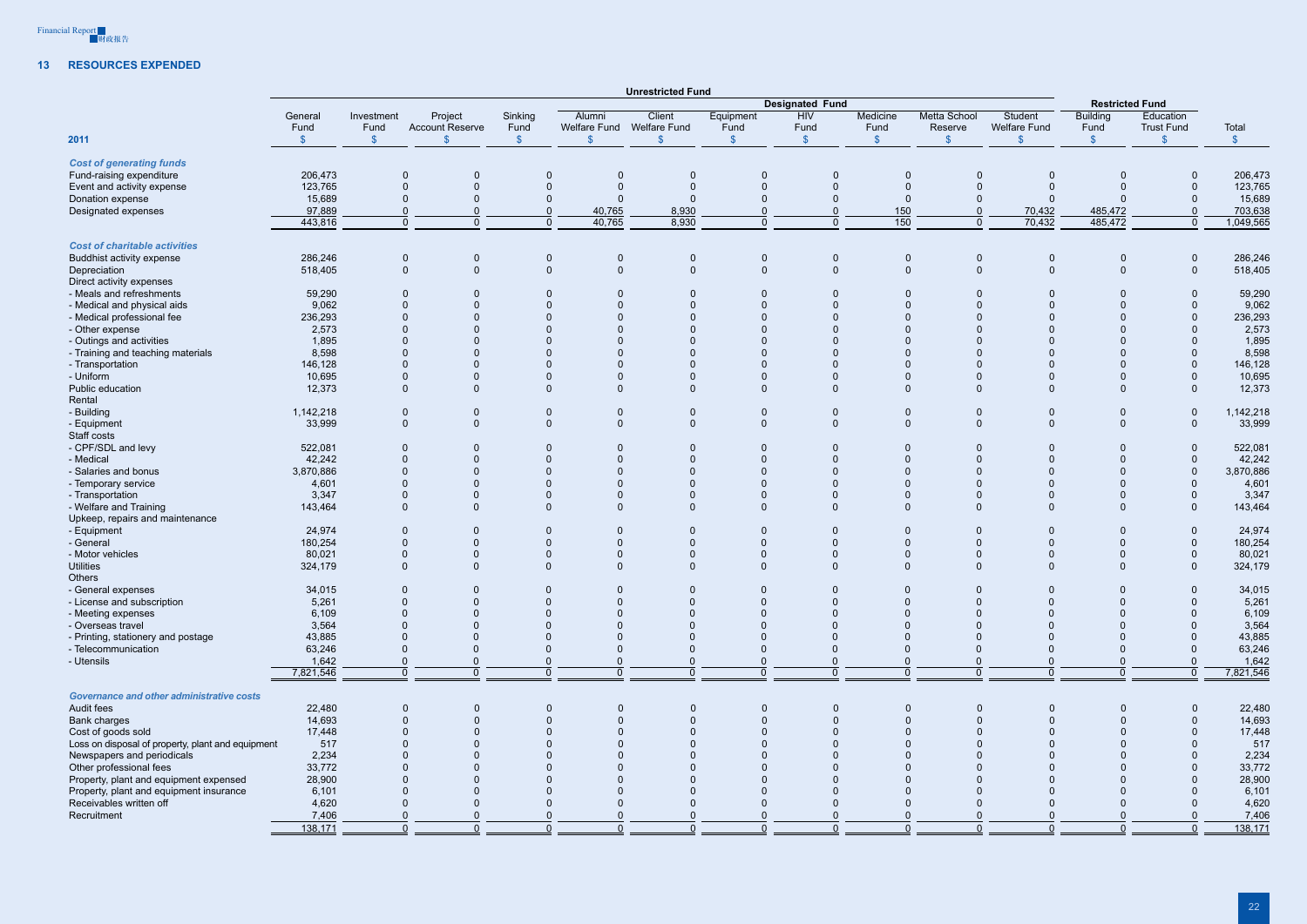# **14 Operating lease commitments**

As at the statement of financial position date, the Association has commitments for future minimum lease payments under non-cancellable operating leases as follows:

|                                                 | 2012<br>S  | 2011<br>\$ |
|-------------------------------------------------|------------|------------|
| <b>Building</b>                                 |            |            |
| - Not later than one year                       | 11,141,707 | 1,141,707  |
| - More than a year but not more than five years | 1,141,707  | 2,283,414  |
| Equipment                                       |            |            |
| - Not later than one year                       | 33,836     | 32,215     |
| - More than a year but not more than five years | 47,808     | 59,099     |

The above operating lease commitments are based on known rental rates as at the date of this report and do not include any revision in rates which may be determined by the lessor.

#### **15 Income tax expense**

The Association is registered as a charity organisation under Charities Act, Chapter 37. As an approved charity, it is exempt from income tax under Section 13(1) of the Income Tax Act.

#### **16 Related party transactions**

The Association had transactions with related parties on terms agreed between the parties as follows:

|                                                                  |             | 2012    | 2011    |
|------------------------------------------------------------------|-------------|---------|---------|
|                                                                  | <b>Note</b> | \$      | \$      |
| Amount due from related parties -<br>representsnet advances from |             |         |         |
| the Association                                                  | 5           | 164,289 | 114,975 |
| Amount due to related parties -<br>represents net expenses paid  |             |         |         |
| on behalf of the Association                                     | 9           | 339     | 837     |
| Management fee charged to                                        |             |         |         |
| a related party                                                  | 12          | 83,250  | 20.550  |

Amount due to/from related parties are unsecured, interest-free, receivable/payable on demand, and will be settled with cash.

During the financial year, one of the executive management committee members received an honorarium amounting to S\$2,400 (FY2011: S\$2,100). Other members did not receive any remuneration during the financial year.

#### **17 Management of conflict of interest**

There is no paid staff on the Association's Executive Management Committee.

Committee members are required to disclose any interest that they may have, whether directly or indirectly, that the Association may enter into or in any organisations that the Association has dealings with or is considering dealing with; and any personal interest accruing to him as one of the Association's supplier, user of services or beneficiary. Should there be any potential conflict of interest, the affected Executive Management Committee member may not vote on the issue that was the subject matter of the disclosure. Detailed minutes will be taken on the disclosure as well as the basis for arriving at the final decision in relation to the issue at stake.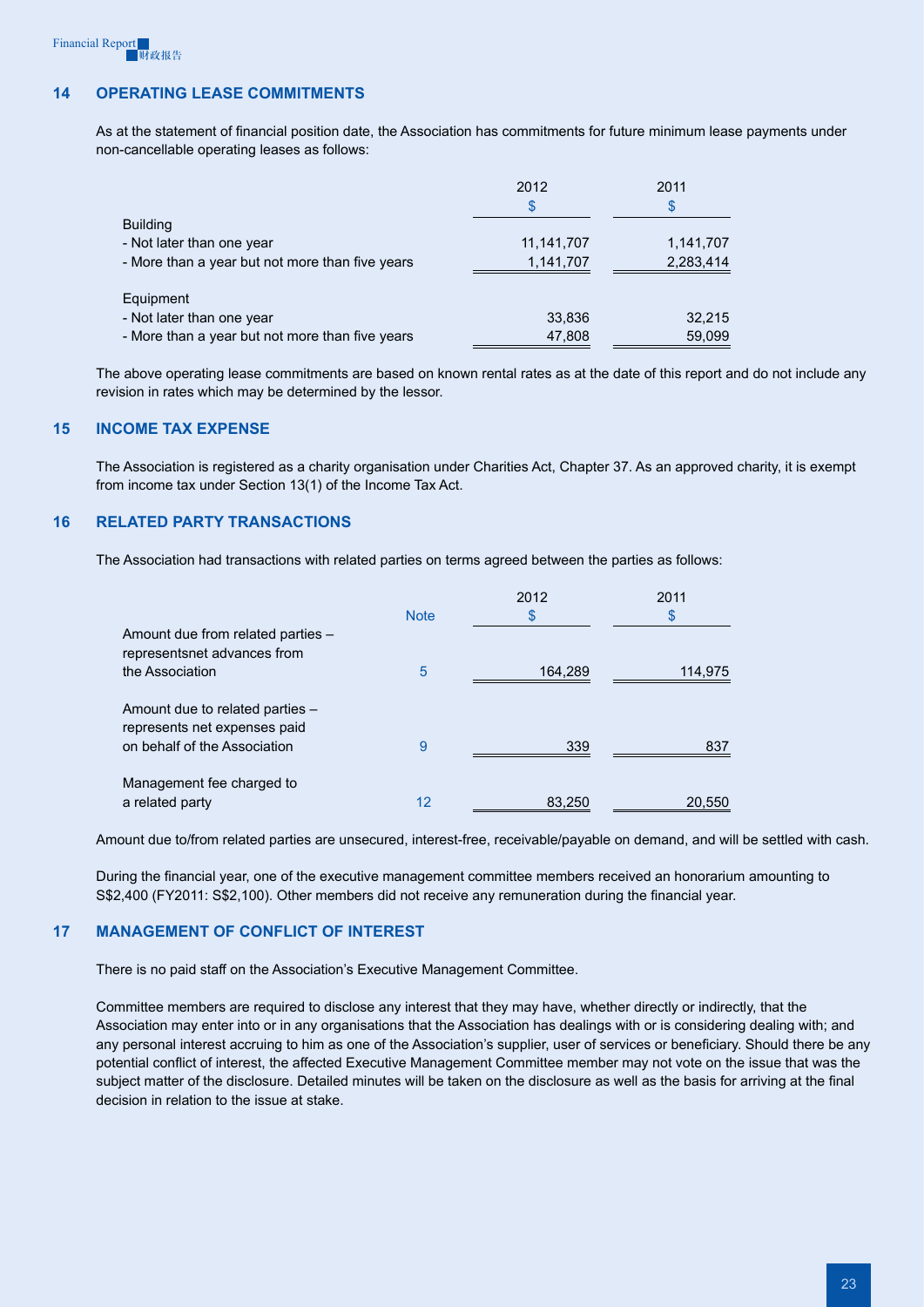## **18 Key management personnel compensation**

Key management personnel compensation for the financial year is as follows:

|                                  | 2012 | 2011 |
|----------------------------------|------|------|
| Number of key management in      |      |      |
| remuneration bands               |      |      |
| - Above S\$100,000               |      |      |
| - Within S\$50,001 to S\$100,000 | b    | 6    |
| $-$ S\$50,000 and below          |      |      |

# **19 Reserve policy and position**

The Association's reserve position (excluding non-current assets) for financial year ended 31 March 2012 is as follows:

|                |                                                      |        |              | Increase/     |
|----------------|------------------------------------------------------|--------|--------------|---------------|
|                |                                                      | 2012   | 2011         | (decrease)    |
|                |                                                      | \$'000 | \$'000       | $\frac{0}{0}$ |
| $\overline{A}$ | Unrestricted Funds                                   |        |              |               |
|                | Accumulated general funds                            | 3,391  | 2,570        | 32            |
|                | Investment fund                                      | 1,378  | 1,149        | 20            |
|                | Project account reserve                              | 1,188  | 1,188        | 0             |
|                | Sinking fund                                         | 231    | 268          | (14)          |
|                | Total                                                | 6,188  | 5,175        | 20            |
|                |                                                      |        |              |               |
| B              | Restricted or Designated Funds                       |        |              |               |
|                | <b>Designated Funds</b>                              | 383    | 325          | 18            |
|                | <b>Restricted Funds</b>                              | 725    | 656          | 10            |
|                |                                                      |        |              |               |
| $\mathsf{C}$   | <b>Endowment Funds</b>                               | 0      | $\mathbf{0}$ | $\mathbf 0$   |
|                |                                                      |        |              |               |
| D              | <b>Total Funds</b>                                   | 7,296  | 6,156        | 19            |
|                |                                                      |        |              |               |
| E              | <b>Total Annual Operating Expenditure</b>            | 10,209 | 9,009        | 13            |
|                |                                                      |        |              |               |
| $\mathsf F$    | Ratio of Funds to Annual Operating Expenditure (A/E) | 0.61   | 0.57         | 7             |

#### *Reference*

- C. An endowment fund consists of assets, funds or properties, which are held in perpetuity, which produce annual income flow for a foundation to spend as grants.
- D. Total Funds include unrestricted, restricted / designated and endowment funds.
- E. Total Annual Operating Expenditure includes expenses related to Cost of generating funds, Cost ofCharitable Activities and Governance and Other Administrative costs.

#### *The Association's Reserve Policy is as follows:*

The Association regards its unrestricted general fund as its reserves.

The Association maintains sufficient reserve to ensure long-term financial sustainability and continuity for the purpose of operating effective programmes.

The maximum operating reserves shall be five (5) years of annual operating expenditure, with annual operating expenditure being five (5) times the annual expenditure over the last three (3) years.